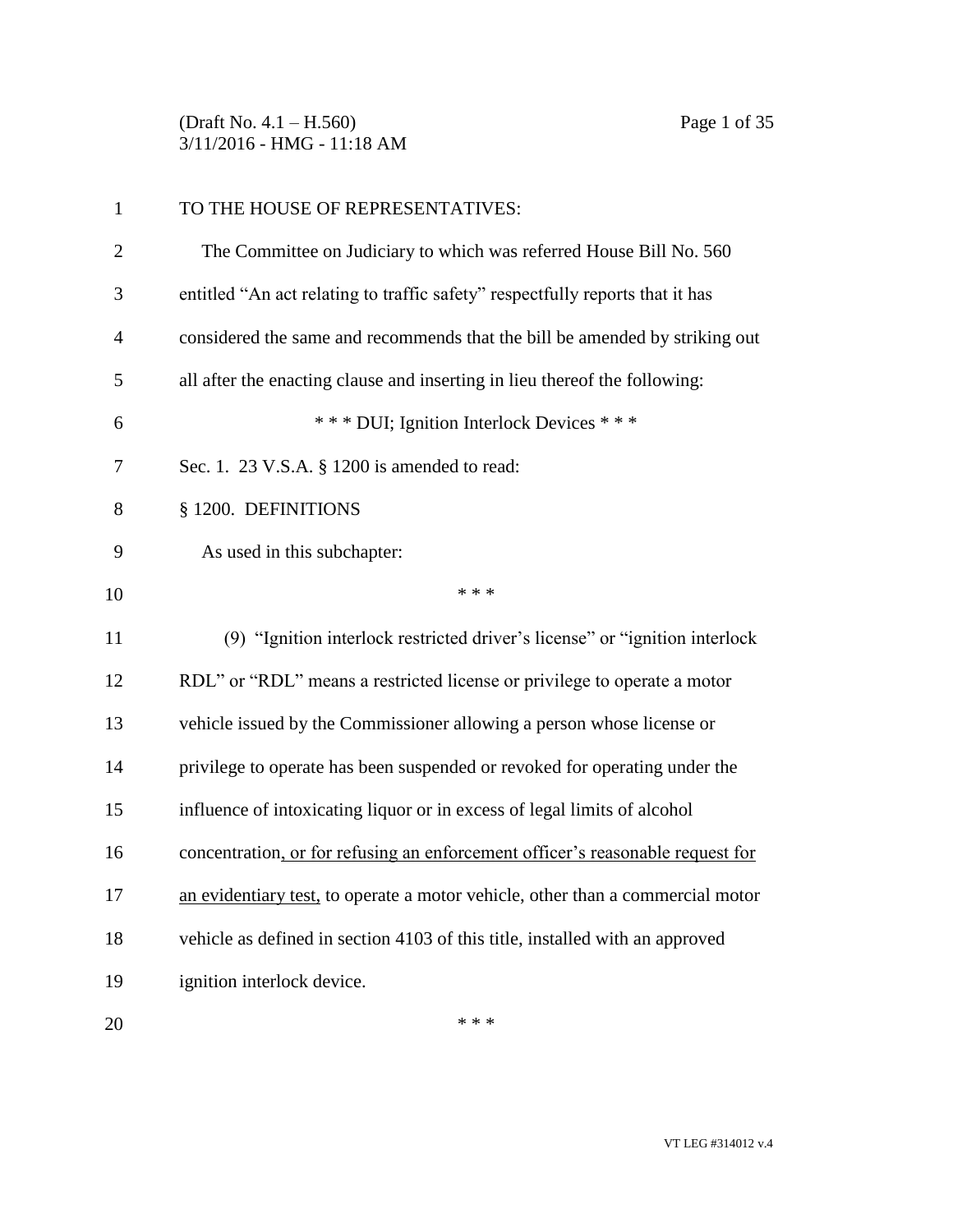(Draft No. 4.1 – H.560) Page 2 of 35 3/11/2016 - HMG - 11:18 AM

| $\mathbf{1}$   | Sec. 2. 23 V.S.A. § 1213 is amended to read:                                               |
|----------------|--------------------------------------------------------------------------------------------|
| $\overline{2}$ | § 1213. IGNITION INTERLOCK RESTRICTED DRIVER'S LICENSE;                                    |
| 3              | <b>PENALTIES</b>                                                                           |
| $\overline{4}$ | (a) First offense without death or serious bodily injury. A person whose                   |
| 5              | license or privilege to operate is suspended for a first offense under this                |
| 6              | subchapter that did not result in death or serious bodily injury to another                |
| 7              | person shall be permitted to operate a motor vehicle, other than a commercial              |
| 8              | motor vehicle as defined in section 4103 of this title, if issued a valid ignition         |
| 9              | interlock RDL. The Commissioner shall issue an ignition interlock RDL to a                 |
| 10             | person eligible under section $1205(a)(1)$ , $1205(a)(2)$ , $1206(a)$ , or $1216(a)(1)$ of |
| 11             | this title upon to a person suspended for a first offense upon receipt of a                |
| 12             | \$125.00 application fee <del>, and upon receipt</del> and of satisfactory proof of        |
| 13             | installation of an approved ignition interlock device in any motor vehicle to be           |
| 14             | operated, and of financial responsibility as provided in section 801 of this title,        |
| 15             | and enrollment in an Alcohol and Driving Education Program. The RDL shall                  |
| 16             | be valid after expiration of the applicable shortened period specified in section          |
| 17             | $1205(a)(1)$ , $1205(a)(2)$ , $1206(a)$ , or $1216(a)(1)$ of this title. A new ignition    |
| 18             | interlock RDL shall expire at midnight on the eve of the second birthday of the            |
| 19             | applicant following the date of issue, and may be renewed for one-year terms.              |
| 20             | The Commissioner shall send by first class mail an application for renewal of              |
| 21             | the RDL at least 30 days prior to the day renewal is required and shall impose             |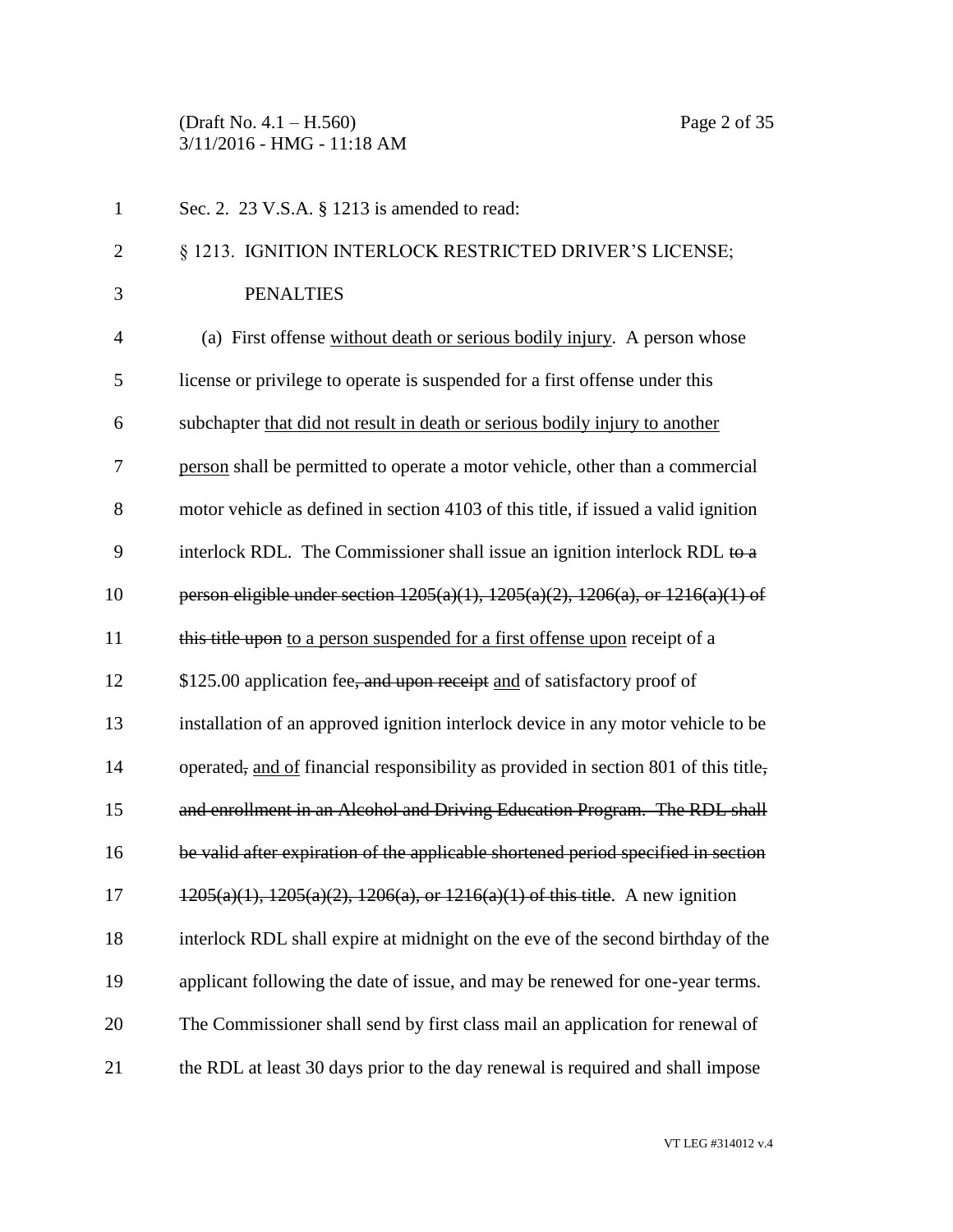# (Draft No. 4.1 – H.560) Page 3 of 35 3/11/2016 - HMG - 11:18 AM

| $\mathbf{1}$   | the same conditions for renewal as are required for initial issuance of an             |
|----------------|----------------------------------------------------------------------------------------|
| $\overline{2}$ | ignition interlock RDL. The renewal fee shall be \$125.00.                             |
| 3              | (b) Second First offense involving death or SBI; second offense. A person              |
| $\overline{4}$ | Except for an offense under section 1216 of this subchapter or an offense              |
| 5              | arising solely from being under the influence of a drug other than alcohol, a          |
| 6              | person whose license or privilege to operate is suspended for a first offense          |
| 7              | involving death or serious bodily injury to another or a second offense under          |
| 8              | this subchapter shall be permitted required to operate a motor vehicle, other          |
| 9              | than a commercial motor vehicle as defined in section 4103 of this title, if           |
| 10             | issued under a valid ignition interlock RDL. The Commissioner shall issue an           |
| 11             | ignition interlock RDL to a person eligible under section for the relevant             |
| 12             | period prescribed in subsection 1205(m), $1206(b)$ , or $1208(a)$ , or $1216(a)(2)$ of |
| 13             | this title prior to being eligible for reinstatement of his or her regular license,    |
| 14             | unless exempt under subdivision $1209a(a)(4)$ of this title. A person whose            |
| 15             | license is suspended under subdivision $1216(a)(2)$ of this title may elect to         |
| 16             | obtain an ignition interlock RDL. The Commissioner shall issue an ignition             |
| 17             | interlock RDL upon receipt of a \$125.00 application fee, and upon receipt of          |
| 18             | satisfactory proof of installation of an approved ignition interlock device in any     |
| 19             | motor vehicle to be operated, and of financial responsibility as provided in           |
| 20             | section 801 of this title, and enrollment in an Alcohol and Driving                    |
| 21             | Rehabilitation Program. The RDL shall be valid after expiration of the                 |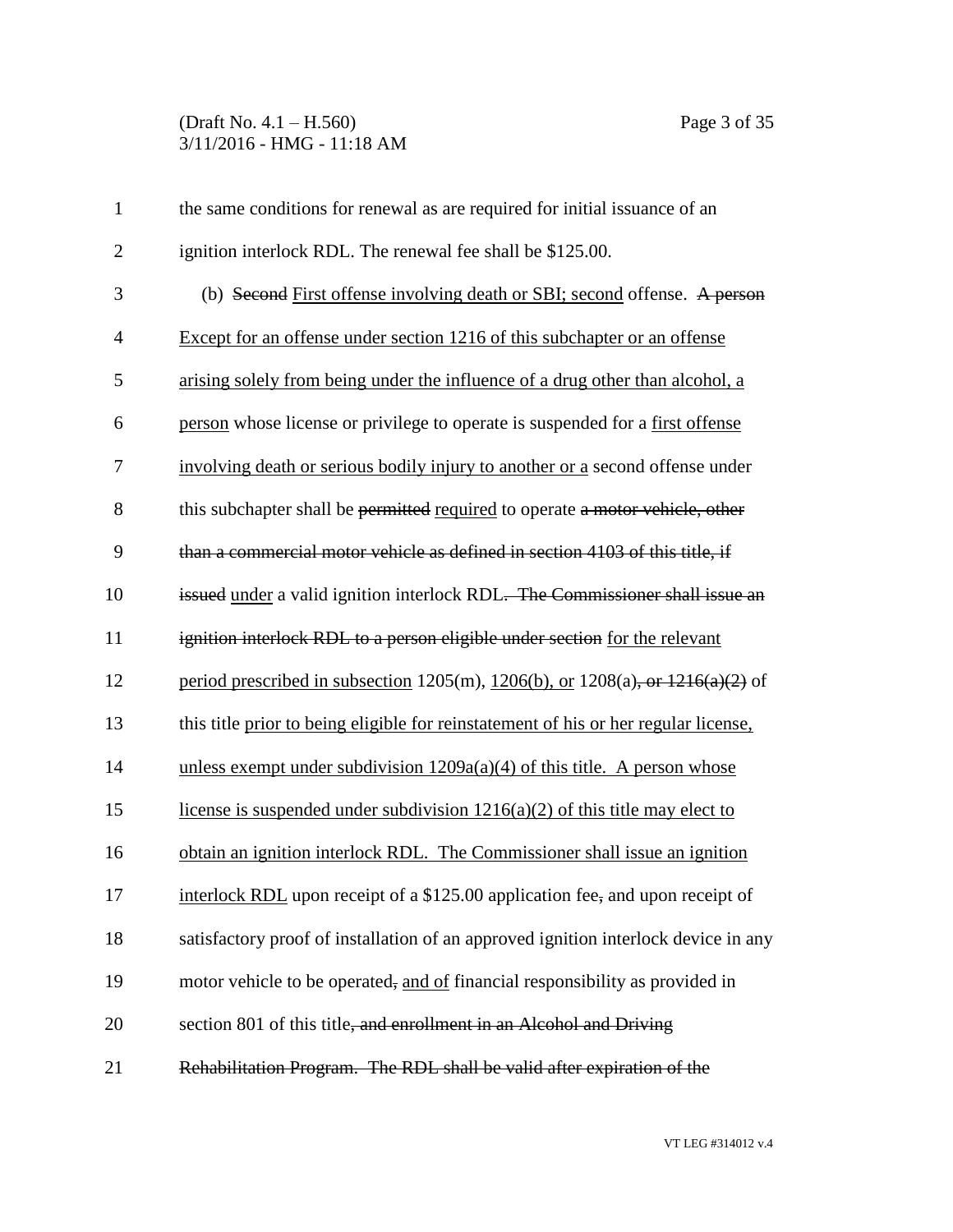(Draft No. 4.1 – H.560) Page 4 of 35 3/11/2016 - HMG - 11:18 AM

| 1            | applicable shortened period specified in section $1205(m)$ , $1208(a)$ , or                 |
|--------------|---------------------------------------------------------------------------------------------|
| $\mathbf{2}$ | $1216(a)(2)$ of this title. A new ignition interlock RDL shall expire at midnight           |
| 3            | on the eve of the second birthday of the applicant following the date of issue,             |
| 4            | and may be renewed for one-year terms. The Commissioner shall send by first                 |
| 5            | class mail an application for renewal of the RDL at least 30 days prior to the              |
| 6            | day renewal is required and shall impose the same conditions for renewal as                 |
| 7            | are required for initial issuance of an ignition interlock RDL. The renewal fee             |
| 8            | shall be \$125.00.                                                                          |
| 9            | (c) Third or subsequent offense. A person Except for an offense under                       |
| 10           | section 1216 of this subchapter or an offense arising solely from being under               |
| 11           | the influence of a drug other than alcohol, a person whose license or privilege             |
| 12           | to operate is suspended or revoked for a third or subsequent offense under this             |
| 13           | subchapter shall be permitted required to operate a motor vehicle, other than a             |
| 14           | commercial motor vehicle as defined in section 4103 of this title, if issued                |
| 15           | under a valid ignition interlock RDL for the relevant period prescribed in                  |
| 16           | subsection 1209a(b) of this title prior to being eligible for reinstatement or              |
| 17           | issuance of a regular license, unless exempt under subdivision 1209a(a)(4) of               |
| 18           | this title. The Commissioner shall issue an ignition interlock RDL to a person              |
| 19           | eligible under section $1205(a)(3)$ , $1205(m)$ , $1208(b)$ , or $1216(a)(2)$ of this title |
| 20           | upon receipt of a \$125.00 application fee, and upon receipt of satisfactory                |
| 21           | proof of installation of an approved ignition interlock device in any motor                 |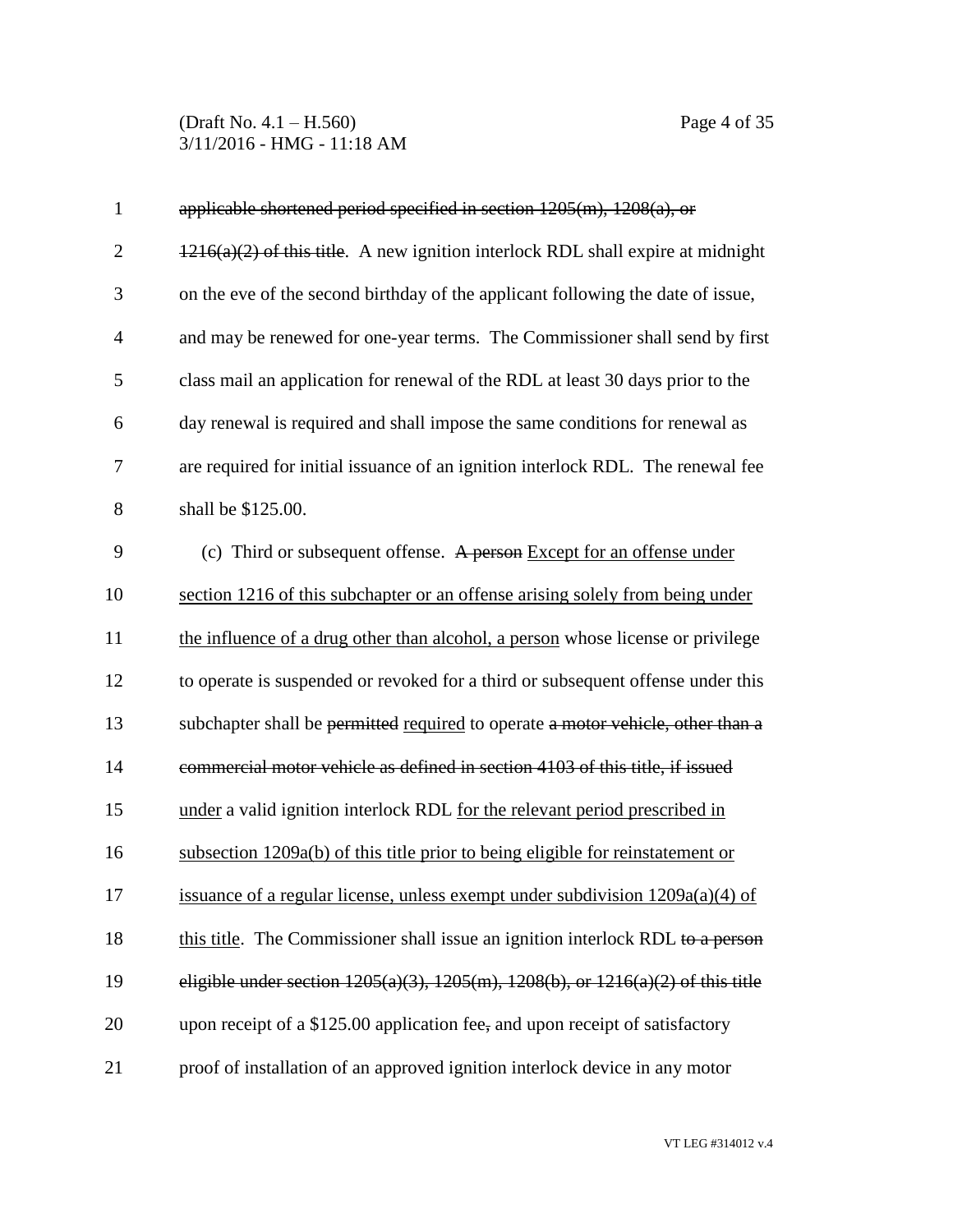| $\mathbf{1}$   | vehicle to be operated, and of financial responsibility as provided in section             |
|----------------|--------------------------------------------------------------------------------------------|
| $\overline{2}$ | 801 of this title, and enrollment in an Alcohol and Driving Rehabilitation                 |
| 3              | Program. The RDL shall be valid after expiration of the applicable shortened               |
| $\overline{4}$ | period specified in section $1205(a)(3)$ , $1205(m)$ , $1208(b)$ , or $1216(a)(2)$ of this |
| 5              | title. A new ignition interlock RDL shall expire at midnight on the eve of the             |
| 6              | second birthday of the applicant following the date of issue, and may be                   |
| 7              | renewed for one-year terms. The Commissioner shall send by first class mail                |
| 8              | an application for renewal of the RDL at least 30 days prior to the day renewal            |
| 9              | is required and shall impose the same conditions for renewal as are required for           |
| 10             | initial issuance of an ignition interlock RDL. The renewal fee shall be                    |
| 11             | \$125.00.                                                                                  |
| 12             | (d) If a fine is to be imposed for a conviction of a violation of section 1201             |
| 13             | of this title, upon receipt of proof of installation of an approved ignition               |
| 14             | interlock device, the Court may order that the fine of an indigent person                  |
| 15             | conditionally be reduced by one-half to defray the costs of the ignition                   |
| 16             | interlock device, subject to the person's ongoing operation under, and                     |
| 17             | compliance with the terms of, a valid ignition interlock RDL as set forth in this          |
| 18             | section. In considering whether a person's fine should be reduced under this               |
| 19             | subsection, the Court shall take into account any discount already provided by             |
| 20             | the device manufacturer or provider.                                                       |
| 21             | * * *                                                                                      |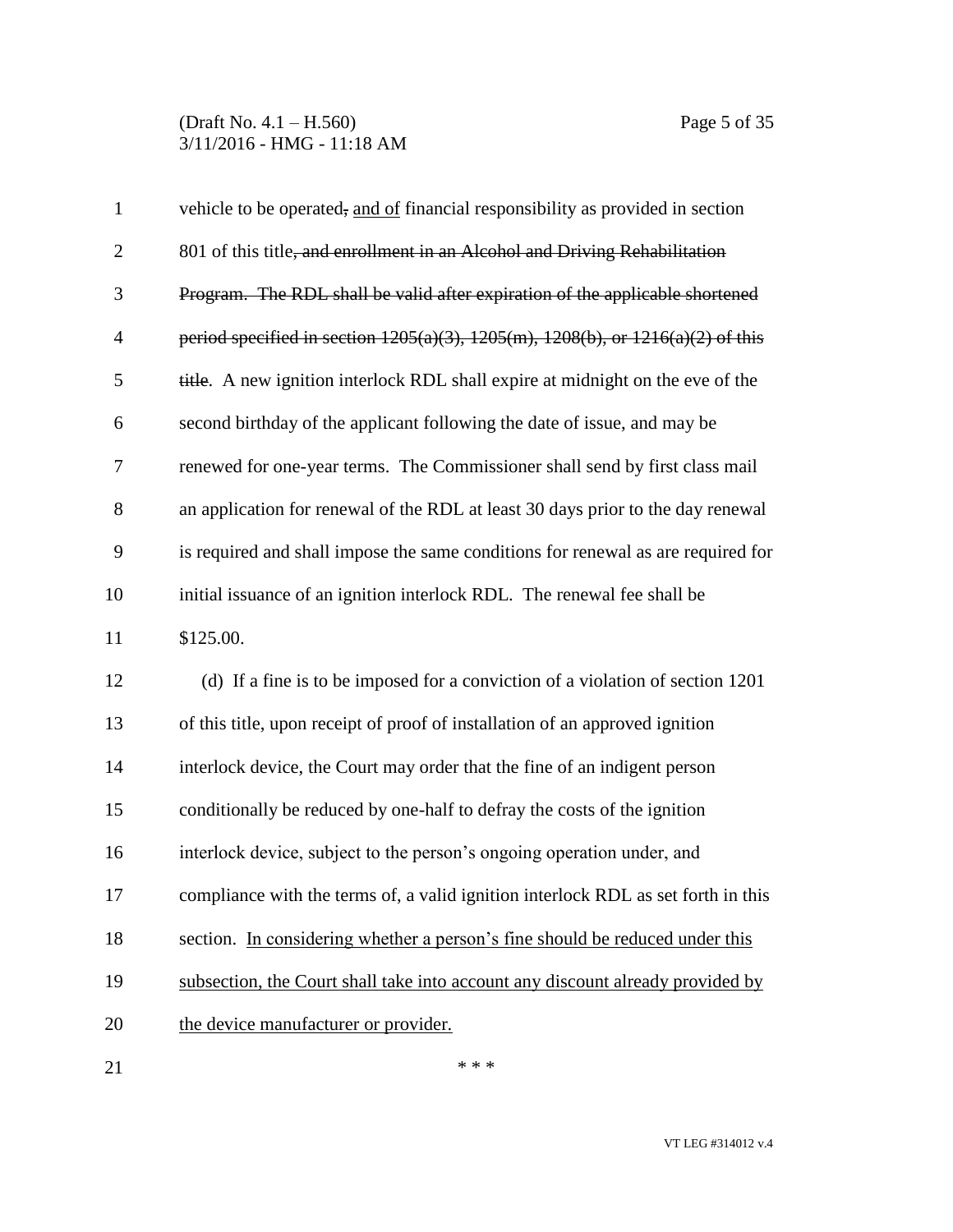# (Draft No. 4.1 – H.560) Page 6 of 35 3/11/2016 - HMG - 11:18 AM

| $\mathbf{1}$   | $(f)(1)$ Prior to the issuance of an ignition interlock RDL under this section,   |
|----------------|-----------------------------------------------------------------------------------|
| $\mathbf{2}$   | the Commissioner shall notify the applicant of the applicable period prior to     |
| 3              | eligibility for reinstatement under section 1209a or 1216 of this title, and that |
| $\overline{4}$ | the reinstatement period under section 1209a or 1216 of this title may be         |
| 5              | extended under this subsection (f) or subsections $(g)$ –(h) of this section.     |
| 6              | * * *                                                                             |
| 7              | (i) Upon receipt of notice that the holder of an ignition interlock RDL has       |
| 8              | been adjudicated convicted of an offense under this title that would result in    |
| 9              | suspension, revocation, or recall of a license or privilege to operate, the       |
| 10             | Commissioner shall suspend, revoke, or recall the person's ignition interlock     |
| 11             | RDL for the same period that the license or privilege to operate would have       |
| 12             | been suspended, revoked, or recalled. The Commissioner may impose a               |
| 13             | reinstatement fee in accordance with section 675 of this title and require, prior |
| 14             | to reinstatement, satisfactory proof of installation of an approved ignition      |
| 15             | interlock device, and of financial responsibility as provided in section 801 of   |
| 16             | this title, and enrollment in or completion of an alcohol and driving education   |
| 17             | or rehabilitation program.                                                        |
| 18             | * * *                                                                             |
| 19             | $(1)(1)$ The Commissioner, in consultation with any individuals or entities       |
| 20             | the Commissioner deems appropriate, shall adopt rules and may enter into          |
| 21             | agreements to implement the provisions of this section. The Commissioner          |

VT LEG #314012 v.4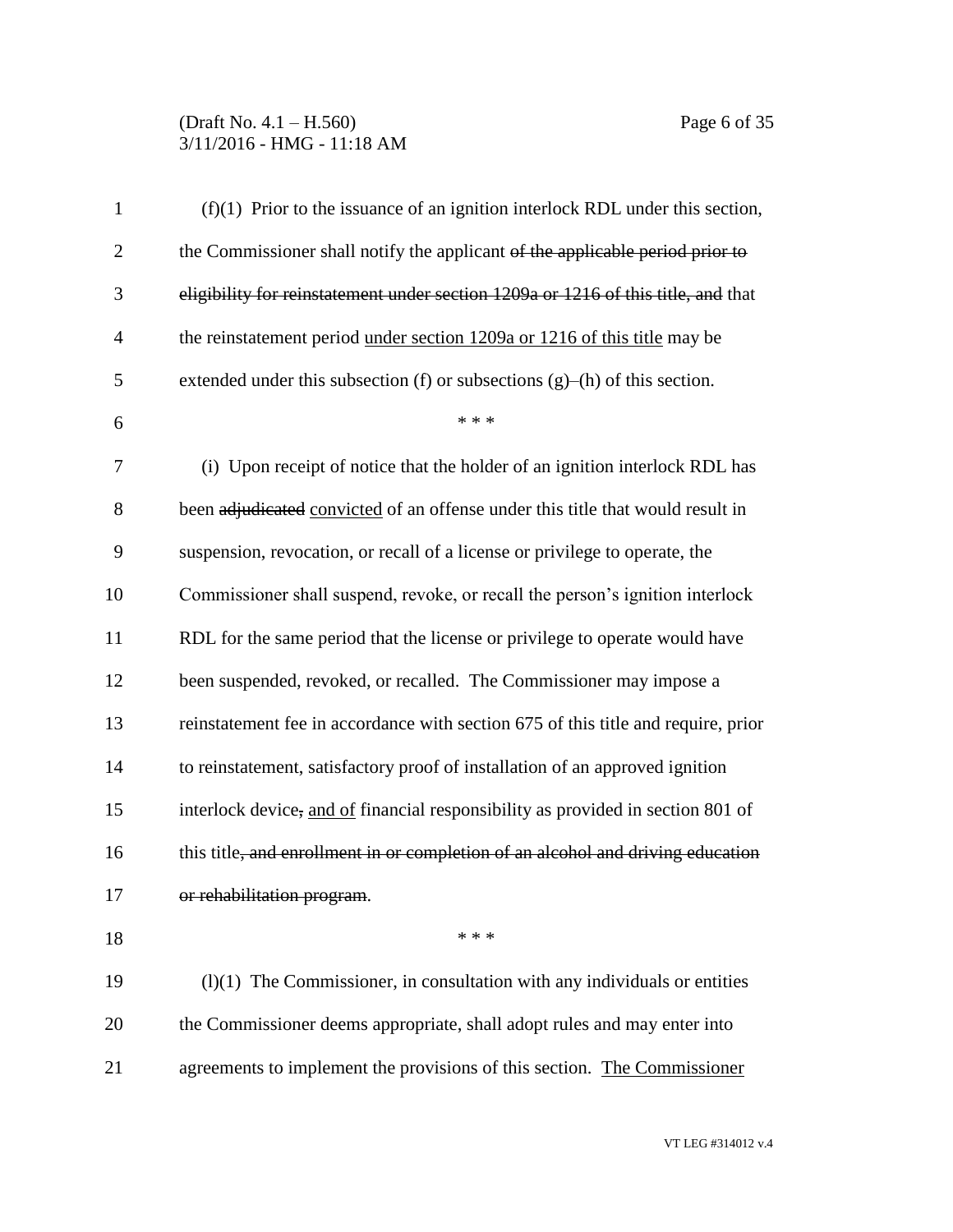(Draft No. 4.1 – H.560) Page 7 of 35 3/11/2016 - HMG - 11:18 AM

| $\mathbf{1}$   | shall not approve a manufacturer of ignition interlock devices as a provider in     |
|----------------|-------------------------------------------------------------------------------------|
| $\overline{2}$ | this State unless the manufacturer agrees to reduce the cost of installing.         |
| 3              | leasing, and deinstalling the device by at least 50 percent for persons who         |
| 4              | furnish proof of receipt of Three Squares, Heating Assistance, or Reach Up          |
| 5              | benefits.                                                                           |
| 6              | * * *                                                                               |
| 7              | Sec. 3. 23 V.S.A. § 1209a is amended to read:                                       |
| 8              | § 1209a. CONDITIONS OF REINSTATEMENT; ALCOHOL AND                                   |
| 9              | DRIVING EDUCATION; SCREENING; THERAPY PROGRAMS                                      |
| 10             | (a) Conditions of reinstatement. No $\underline{A}$ license or privilege to operate |
| 11             | suspended or revoked under this subchapter, except a license suspended under        |
| 12             | section 1216 of this title, shall be reinstated except as follows:                  |
| 13             | (1) In the case of a first suspension a license shall be reinstated only:           |
| 14             | * * *                                                                               |
| 15             | (C) if the person elects to operate under an ignition interlock RDL,                |
| 16             | after:                                                                              |
| 17             | (i) a period of nine months (plus any extension of this period                      |
| 18             | arising from a violation of section 1213 of this title) if the person's license or  |
| 19             | privilege to operate is suspended after a refusal to consent to a law               |
| 20             | enforcement officer's reasonable request for an evidentiary test; or                |
| 21             | (ii) a period of six months (                                                       |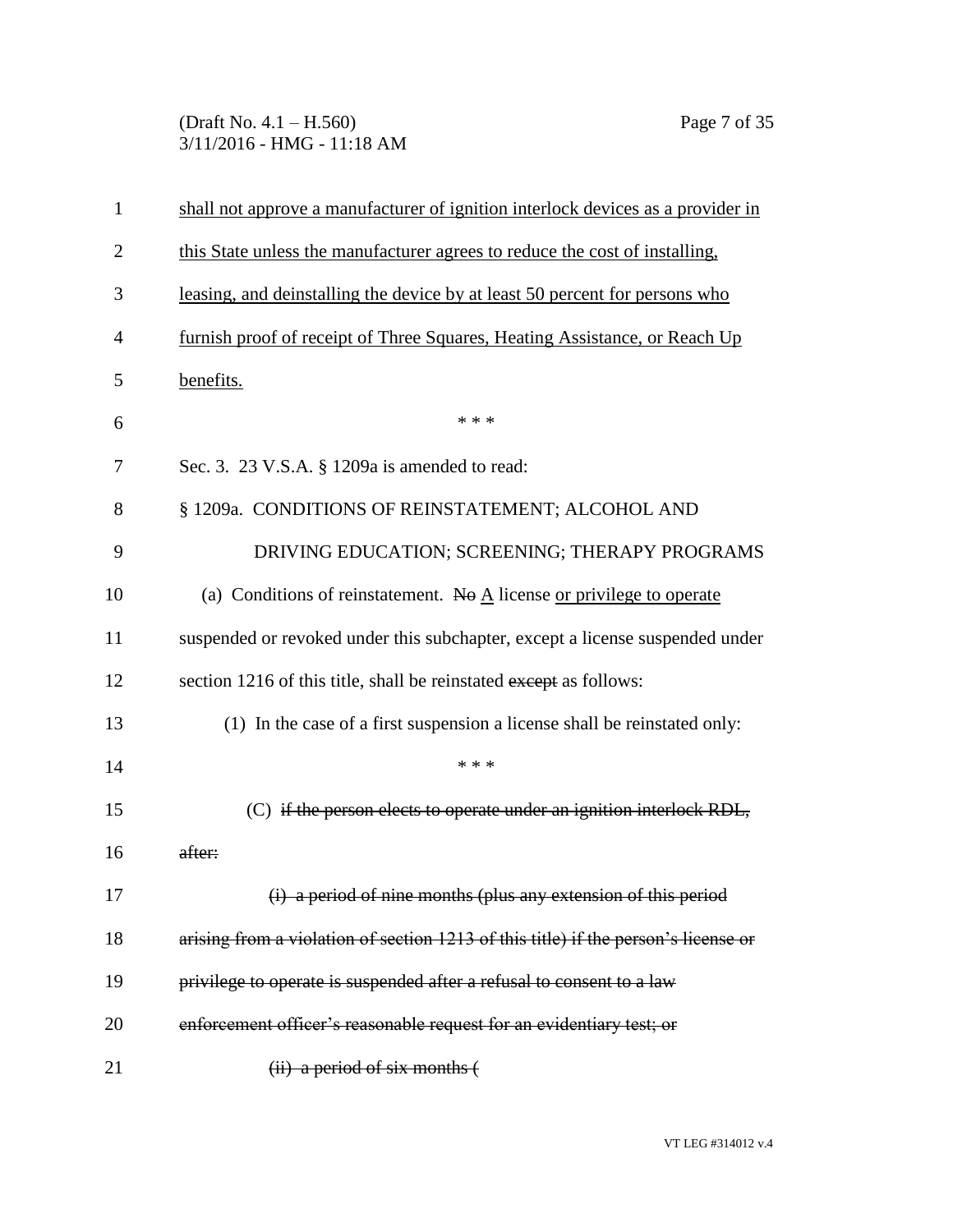(Draft No. 4.1 – H.560) Page 8 of 35 3/11/2016 - HMG - 11:18 AM

| 1              | (i) after the end of the relevant suspension period specified in                     |
|----------------|--------------------------------------------------------------------------------------|
| $\overline{2}$ | subsection $1205(a)$ or $1206(a)$ of this title or, if the person elects to operate  |
| 3              | under an ignition interlock RDL, after operating under the ignition interlock        |
| 4              | RDL for a period equivalent to the relevant suspension period specified in           |
| 5              | subsection $1205(a)$ or $1206(a)$ of this title plus any extension of this period    |
| 6              | arising from a violation of section 1213 of this title) in all other cases; or       |
| 7              | (ii) in the case of a first suspension arising from an offense that                  |
| 8              | resulted in serious bodily injury to or death of another person, after the person    |
| 9              | operates under an ignition interlock RDL for a period equivalent to the relevant     |
| 10             | suspension period specified in subsection 1206(b) of this title; and                 |
| 11             | (D) if the person has no pending criminal charges, civil citations, or               |
| 12             | unpaid fines or penalties for a violation under this chapter.                        |
| 13             | (2) In the case of a second suspension, a license shall not be reinstated            |
| 14             | until:                                                                               |
| 15             | * * *                                                                                |
| 16             | (C) if the person elects to operate after the person operates under an               |
| 17             | ignition interlock RDL, after:                                                       |
| 18             | (i) a period of two years (plus any extension of this period arising                 |
| 19             | from a violation of section 1213 of this title) if the person's license or privilege |
| 20             | to operate is suspended after a refusal to consent to a law enforcement officer's    |
| 21             | reasonable request for an evidentiary test; or                                       |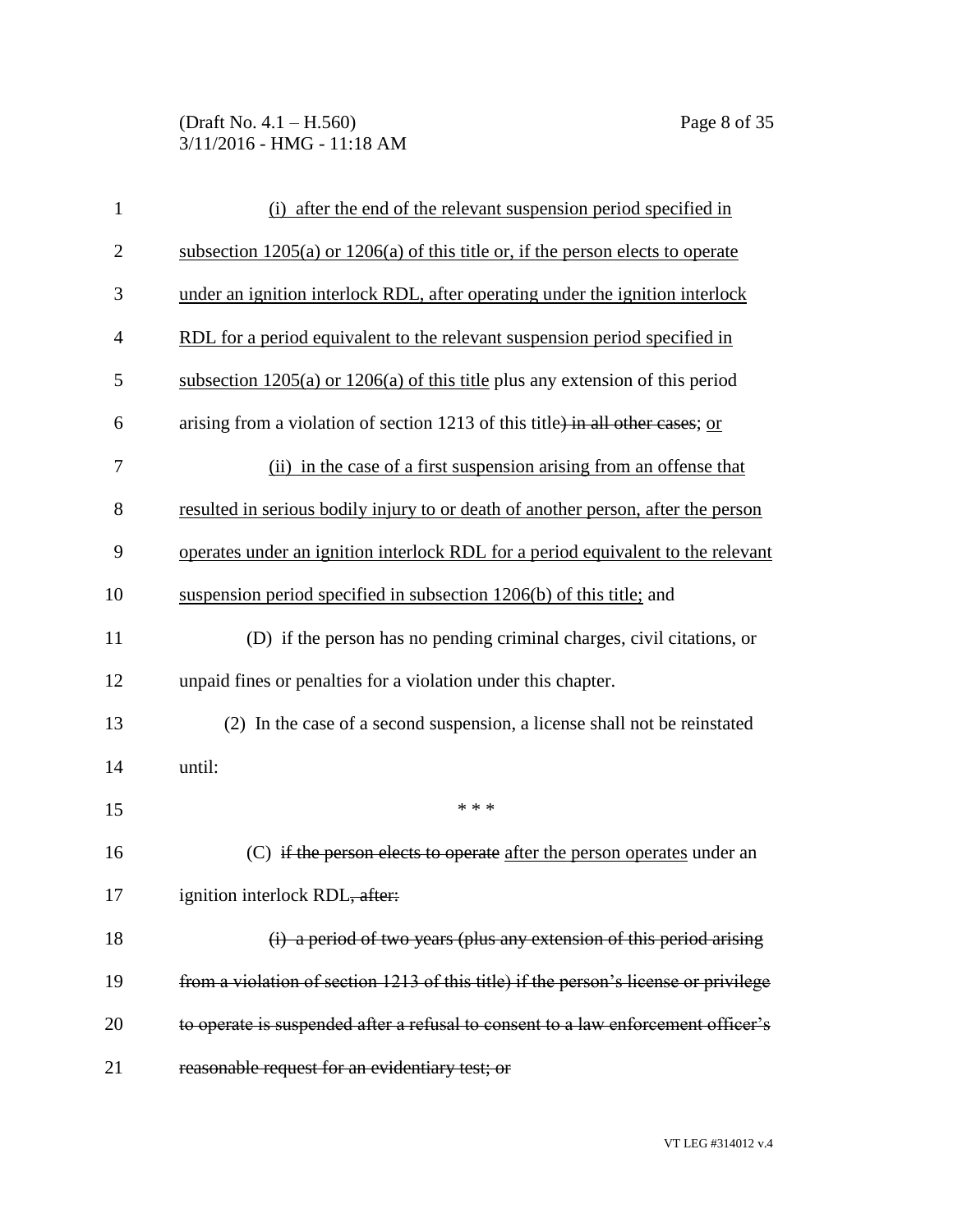# (Draft No. 4.1 – H.560) Page 9 of 35 3/11/2016 - HMG - 11:18 AM

| $\mathbf{1}$   | $(ii)$ a period of 18 months $\epsilon$ for a period equivalent to the relevant      |
|----------------|--------------------------------------------------------------------------------------|
| $\overline{2}$ | suspension period specified in subsection $1205(m)$ or $1208(a)$ of this title, plus |
| 3              | any extension of this period arising from a violation of section 1213 of this        |
| 4              | title) in all other cases, except that this requirement shall not apply if the       |
| 5              | underlying offense arose solely from being under the influence of a drug other       |
| 6              | than alcohol; and                                                                    |
| 7              | (D) the person has no pending criminal charges, civil citations, or                  |
| 8              | unpaid fines or penalties for a violation under this chapter.                        |
| 9              | (3) In the case of a third or subsequent suspension or a revocation, a               |
| 10             | license shall not be reinstated until:                                               |
| 11             | (A) the person has successfully completed an alcohol and driving                     |
| 12             | rehabilitation program;                                                              |
| 13             | (B) the person has completed or shown substantial progress in                        |
| 14             | completing a therapy program at the person's own expense agreed to by the            |
| 15             | person and the Driver Rehabilitation Program Director;                               |
| 16             | (C) the person has satisfied the requirements of subsection (b) of this              |
| 17             | section; and                                                                         |
| 18             | (D) if the person elects to operate under an ignition interlock RDL,                 |
| 19             | after:                                                                               |
| 20             | (i) a period of four years (plus any extension of this period arising                |
| 21             | from a violation of section 1213 of this title) if the person's license or privilege |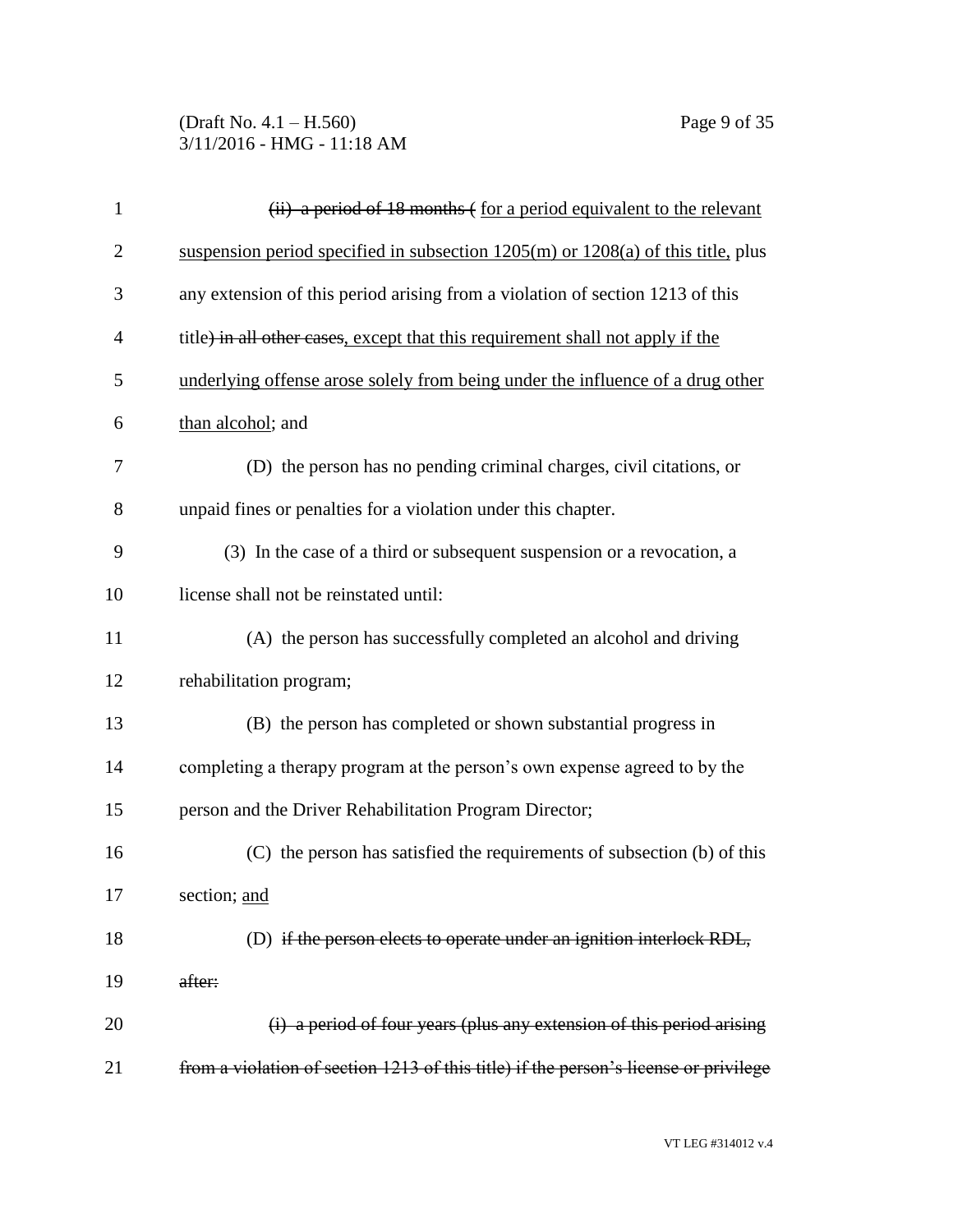(Draft No. 4.1 – H.560) Page 10 of 35 3/11/2016 - HMG - 11:18 AM

| $\mathbf{1}$   | to operate is suspended after a refusal to consent to a law enforcement officer's     |
|----------------|---------------------------------------------------------------------------------------|
| $\overline{2}$ | reasonable request for an evidentiary test; or                                        |
| 3              | (ii) a period of three years (plus any extension of this period                       |
| $\overline{4}$ | arising from a violation of section 1213 of this title) in all other cases; and       |
| 5              | (E) the person has no pending criminal charges, civil citations, or                   |
| 6              | unpaid fines or penalties for a violation under this chapter.                         |
| 7              | (4) The Commissioner shall waive a requirement to operate under an                    |
| 8              | ignition interlock restricted driver's license prior to eligibility for reinstatement |
| 9              | if the person furnishes sufficient proof as prescribed by the Commissioner that       |
| 10             | he or she is incapable of using an ignition interlock device because of a             |
| 11             | medical condition that will persist permanently or at least for the term of the       |
| 12             | suspension or, in the case of suspensions or revocations for life, for a period of    |
| 13             | at least three years.                                                                 |
| 14             | (b) Abstinence.                                                                       |
| 15             | (1) Notwithstanding any other provision of this subchapter, a person                  |
| 16             | whose license or privilege to operate has been suspended or revoked for life          |
| 17             | under this subchapter may apply to the Driver Rehabilitation School Director          |
| 18             | and to the Commissioner for reinstatement of his or her driving privilege. The        |
| 19             | person shall have completed three years of total abstinence from consumption          |
| 20             | of alcohol or drugs, or both. The beginning date for the period of abstinence         |
| 21             | shall be no sooner than the effective date of the suspension or revocation from       |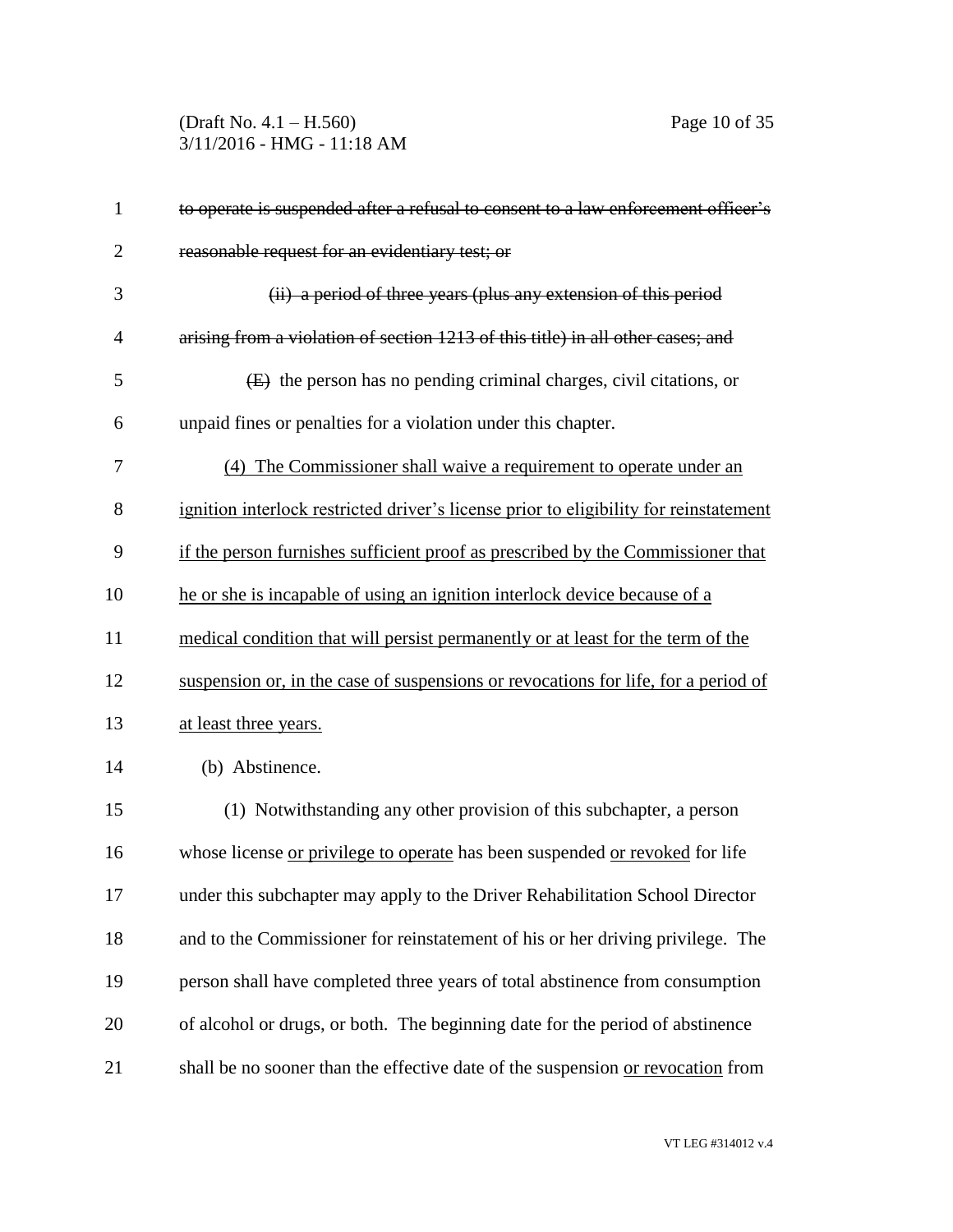# (Draft No. 4.1 – H.560) Page 11 of 35 3/11/2016 - HMG - 11:18 AM

| $\mathbf{1}$   | which the person is requesting reinstatement and shall not include any period   |
|----------------|---------------------------------------------------------------------------------|
| $\overline{2}$ | during which the person is serving a sentence of incarceration to include       |
| 3              | furlough. The application shall include the applicant's authorization for a     |
| $\overline{4}$ | urinalysis examination to be conducted prior to reinstatement under this        |
| 5              | subdivision. The application to the Commissioner shall be accompanied by a      |
| 6              | fee of \$500.00. The Commissioner shall have the discretion to waive the        |
| 7              | application fee if the Commissioner determines that payment of the fee would    |
| 8              | present a hardship to the applicant.                                            |
| 9              | (2) If the Commissioner, or a medical review board convened by the              |
| 10             | Commissioner, is satisfied by a preponderance of the evidence that the          |
| 11             | applicant has abstained for the required number of years immediately            |
| 12             | preceding the application and hearing, has successfully completed a therapy     |
| 13             | program as required under this section, has operated under a valid ignition     |
| 14             | interlock RDL for at least three years following the suspension or revocation   |
| 15             | or, in the case of a suspension or revocation involving a refusal, for at least |
| 16             | four years following the suspension or revocation, and the person appreciates   |
| 17             | that he or she cannot drink any amount of alcohol and drive safely, the         |
| 18             | person's license shall be reinstated immediately, subject to the condition that |
| 19             | the person's suspension or revocation will be put back in effect in the event   |
| 20             | any further investigation reveals a return to the consumption of alcohol or     |
| 21             | drugs and to such additional conditions as the Commissioner may impose and,     |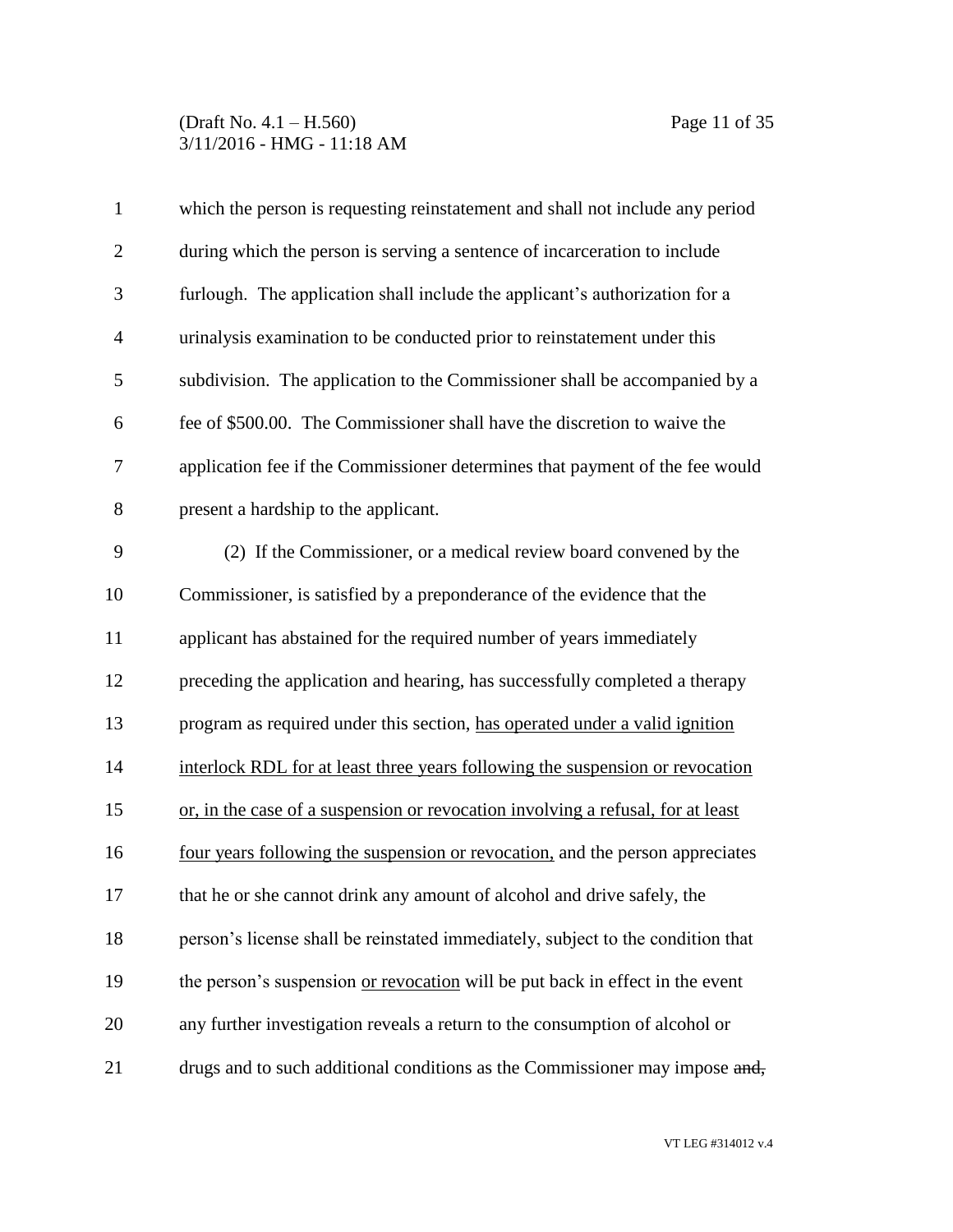(Draft No. 4.1 – H.560) Page 12 of 35 3/11/2016 - HMG - 11:18 AM

| $\mathbf{1}$   | if the person has not previously operated for three years under an ignition                      |
|----------------|--------------------------------------------------------------------------------------------------|
| $\overline{2}$ | interlock RDL, subject to the additional condition that the person shall operate                 |
| 3              | under an ignition interlock restricted driver's license for a period of at least one             |
| $\overline{4}$ | year following reinstatement under this subsection. However, the                                 |
| 5              | Commissioner may waive this one year requirement to operate under an                             |
| 6              | ignition interlock restricted driver's license if the person furnishes proof as                  |
| 7              | prescribed by the Commissioner that he or she is incapable of using an ignition                  |
| 8              | interlock device because of a medical condition that will persist permanently or                 |
| 9              | at least for one year. The requirement to operate under an ignition interlock                    |
| 10             | <u>RDL shall not apply if the person is exempt under subdivision <math>(a)(4)</math> of this</u> |
| 11             | section or if all of the offenses that triggered the lifetime suspension or                      |
| 12             | revocation arose solely from being under the influence of a drug other than                      |
| 13             | alcohol.                                                                                         |
| 14             | (3) If after notice and hearing the Commissioner later finds that the                            |
| 15             | person was violating the conditions of the person's reinstatement under this                     |
| 16             | subsection, the person's operating license or privilege to operate shall be                      |
| 17             | immediately suspended or revoked for the period of the original suspension                       |
| 18             | life.                                                                                            |
| 19             | (4) If the Commissioner finds that a person reinstated under this                                |
| 20             | subsection was suspended pursuant to section 1205 of this title, or was                          |
| 21             | convicted of a violation of section 1201 of this title, the person shall be                      |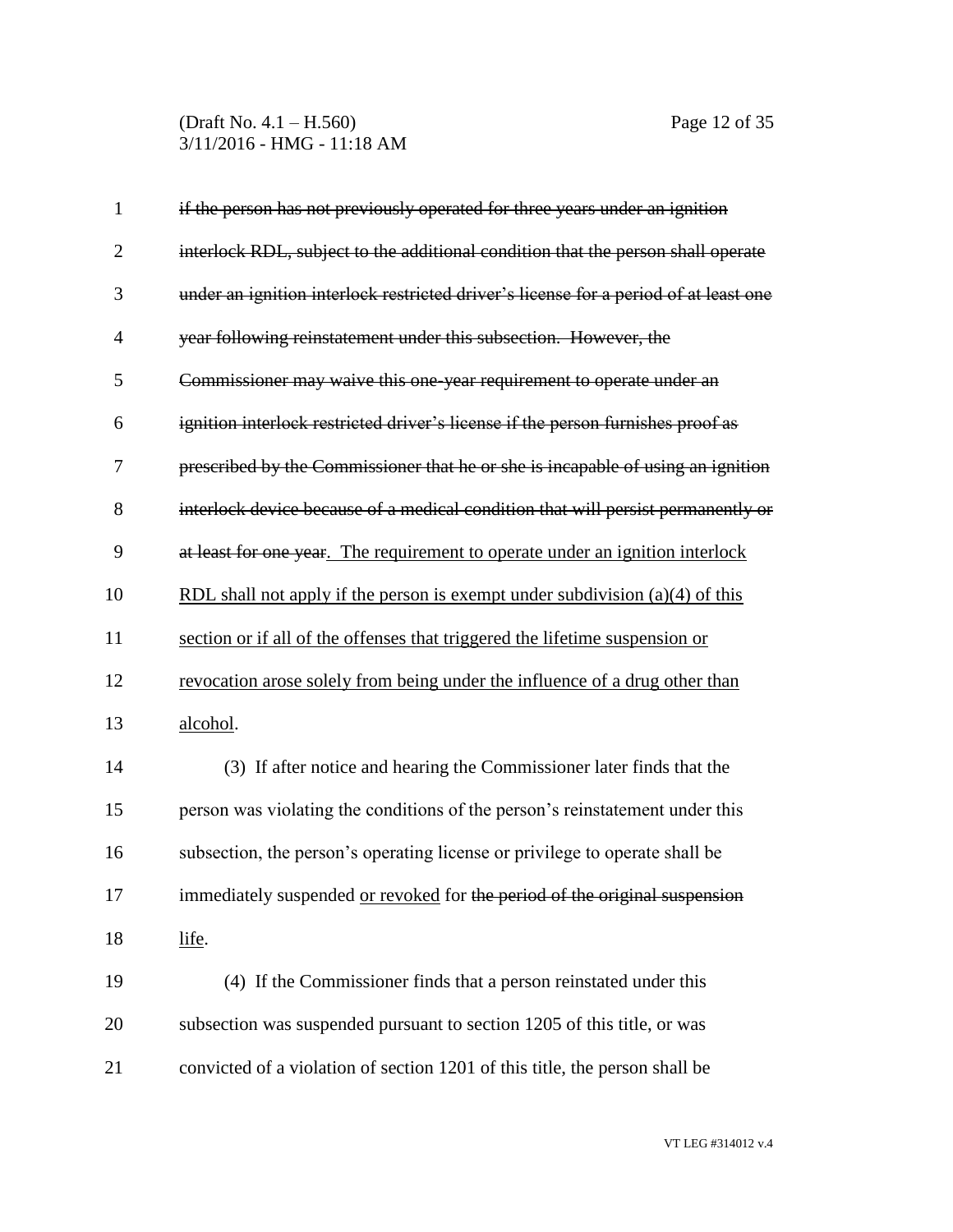# (Draft No. 4.1 – H.560) Page 13 of 35 3/11/2016 - HMG - 11:18 AM

| 1              | conclusively presumed to be in violation of the conditions of his or her             |
|----------------|--------------------------------------------------------------------------------------|
| $\mathbf{2}$   | reinstatement.                                                                       |
| 3              | (5) A person shall be eligible for reinstatement under this subsection               |
| $\overline{4}$ | only once following a suspension or revocation for life.                             |
| 5              | $(6)(A)$ If an applicant for reinstatement under this subsection resides in a        |
| 6              | jurisdiction other than Vermont, the Commissioner may elect not to conduct an        |
| 7              | investigation. If the Commissioner elects not to conduct an investigation, he or     |
| 8              | she shall provide a letter to the applicant's jurisdiction of residence stating that |
| 9              | Vermont does not object to the jurisdiction issuing the applicant a license if the   |
| 10             | applicant is authorized required to operate only vehicles equipped with an           |
| 11             | ignition interlock device for at least a three-year period and is required to        |
| 12             | complete any alcohol rehabilitation or treatment requirements of the licensing       |
| 13             | jurisdiction.                                                                        |
| 14             | (B) If the applicant's jurisdiction of residence is prepared to issue or             |
| 15             | has issued a license in accordance with subdivision (A) of this subdivision (6)      |
| 16             | and the applicant satisfies the requirements of section 675 of this title, the       |
| 17             | Commissioner shall update relevant State and federal databases to reflect that       |
| 18             | the applicant's lifetime suspension or revocation in Vermont under chapter 13,       |
| 19             | subchapter 13 of this title has terminated.                                          |
| 20             | * * *                                                                                |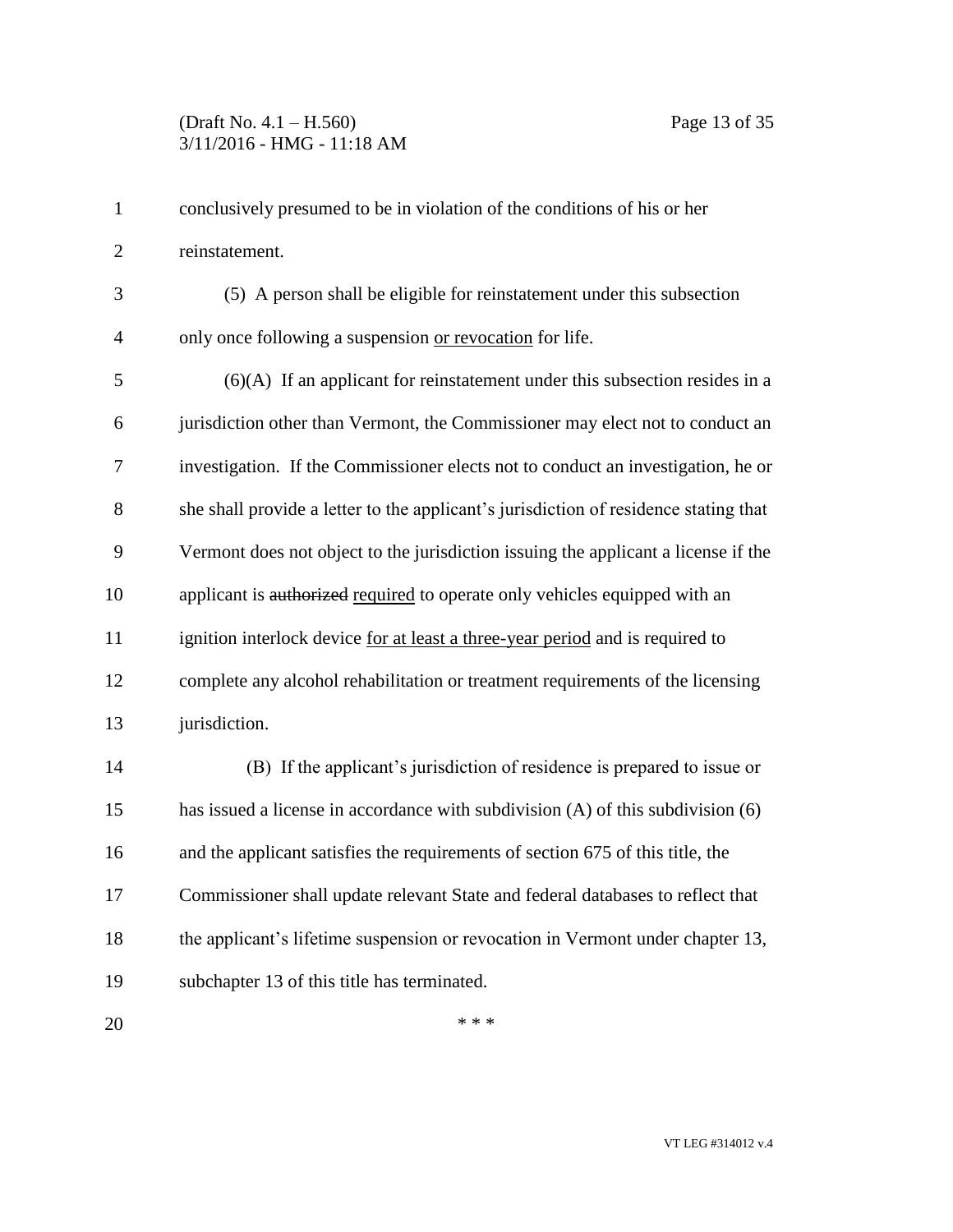(Draft No. 4.1 – H.560) Page 14 of 35 3/11/2016 - HMG - 11:18 AM

| $\mathbf{1}$   | Sec. 4. 23 V.S.A. § 1205 is amended to read:                                         |
|----------------|--------------------------------------------------------------------------------------|
| $\overline{2}$ | § 1205. CIVIL SUSPENSION; SUMMARY PROCEDURE                                          |
| 3              | (a) Refusal; alcohol concentration above legal limits; suspension periods.           |
| $\overline{4}$ | (1) Upon affidavit of a law enforcement officer that the officer had                 |
| 5              | reasonable grounds to believe that the person was operating, attempting to           |
| 6              | operate, or in actual physical control of a vehicle in violation of section 1201     |
| 7              | of this title and that the person refused to submit to a test, the Commissioner      |
| 8              | shall suspend the person's operating license, or nonresident operating               |
| 9              | privilege, or the privilege of an unlicensed operator to operate a vehicle for a     |
| 10             | period of six nine months and until the person complies with section 1209a of        |
| 11             | this title. However, a during this period, the person may operate under the          |
| 12             | terms of an ignition interlock RDL issued pursuant to section 1213 of this title     |
| 13             | after 30 days of this six-month period unless the alleged offense involved a         |
| 14             | collision resulting in serious bodily injury or death to another.                    |
| 15             | (2) Upon affidavit of a law enforcement officer that the officer had                 |
| 16             | reasonable grounds to believe that the person was operating, attempting to           |
| 17             | operate, or in actual physical control of a vehicle in violation of section 1201     |
| 18             | of this title and that the person submitted to a test and the test results indicated |
| 19             | that the person's alcohol concentration was above a limit specified in               |
| 20             | subsection $1201(a)$ of this title, at the time of operating, attempting to operate, |
| 21             | or being in actual physical control, the Commissioner shall suspend the              |

VT LEG #314012 v.4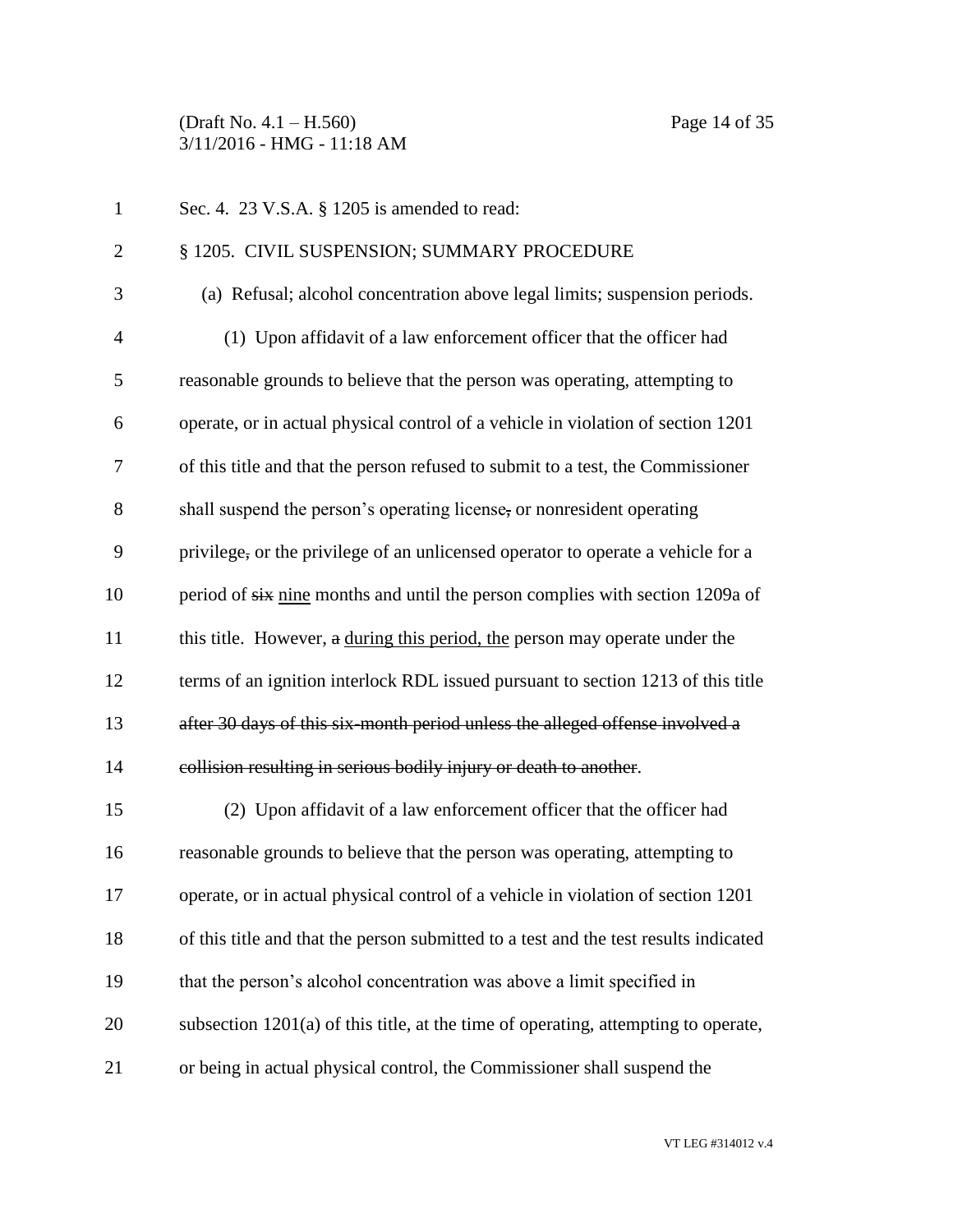# (Draft No. 4.1 – H.560) Page 15 of 35 3/11/2016 - HMG - 11:18 AM

| $\mathbf{1}$   | person's operating license, or nonresident operating privilege, or the privilege   |
|----------------|------------------------------------------------------------------------------------|
| $\overline{2}$ | of an unlicensed operator to operate a vehicle for a period of 90 days six         |
| 3              | months and until the person complies with section 1209a of this title.             |
| $\overline{4}$ | However, a during this period, the person may operate under the terms of an        |
| 5              | ignition interlock RDL issued pursuant to section 1213 of this title after 30      |
| 6              | days of this 90 day period unless the alleged offense involved a collision         |
| 7              | resulting in serious bodily injury or death to another.                            |
| 8              | (3) Upon affidavit of a law enforcement officer that the officer had               |
| 9              | reasonable grounds to believe that the person was operating, attempting to         |
| 10             | operate, or in actual physical control of a vehicle in violation of subdivision    |
| 11             | $1201(d)(2)$ of this title and that the person submitted to a test and the test    |
| 12             | results indicated that the person's alcohol concentration was 0.02 or more at      |
| 13             | the time of operating, attempting to operate, or being in actual physical control, |
| 14             | the Commissioner shall suspend the person's operating license, or nonresident      |
| 15             | operating privilege, or the privilege of an unlicensed operator to operate a       |
| 16             | vehicle for life. However, during the suspension, a person may operate under       |
| 17             | the terms of an ignition interlock RDL issued pursuant to section 1213 of this     |
| 18             | title after one year of this lifetime suspension unless the alleged offense        |
| 19             | involved a collision resulting in serious bodily injury or death to another        |
| 20             | operate a motor vehicle under the terms of an ignition interlock RDL issued        |
| 21             | under section 1213 of this title.                                                  |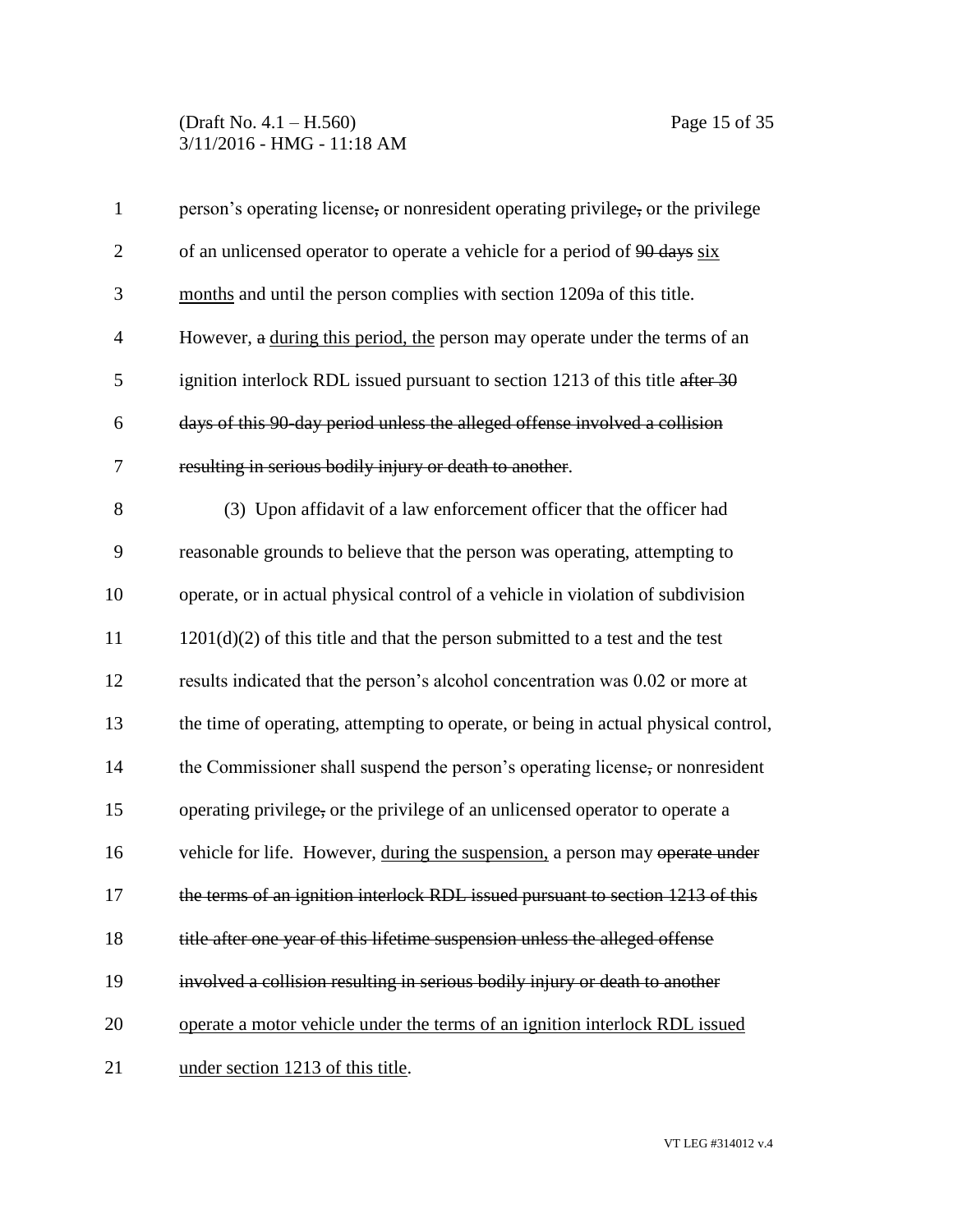| $\mathbf{1}$   | * * *                                                                             |
|----------------|-----------------------------------------------------------------------------------|
| $\overline{2}$ | (m) Second and subsequent suspensions. For a second suspension under              |
| 3              | this subchapter, the period of suspension shall be 18 months and until the        |
| $\overline{4}$ | person complies with section 1209a of this title or, in the case of a suspension  |
| 5              | following refusal of an enforcement officer's reasonable request for an           |
| 6              | evidentiary test, the period of suspension shall be two years and until the       |
| 7              | person complies with section 1209a of this title. However, a the person may       |
| 8              | operate a motor vehicle during this period under the terms of an ignition         |
| 9              | interlock RDL issued pursuant to section 1213 of this title after 90 days of this |
| 10             | 18-month period unless the alleged offense involved a collision resulting in      |
| 11             | serious bodily injury or death to another. For a third or subsequent suspension   |
| 12             | under this subchapter, the period of suspension shall be life. However, a         |
| 13             | person may operate under the terms of an ignition interlock RDL issued            |
| 14             | pursuant to section 1213 of this title after one year of during this lifetime     |
| 15             | suspension unless the alleged offense involved a collision resulting in serious   |
| 16             | bodily injury or death to another, the person may operate a motor vehicle under   |
| 17             | the terms of an ignition interlock RDL issued under section 1213 of this title.   |
| 18             | * * *                                                                             |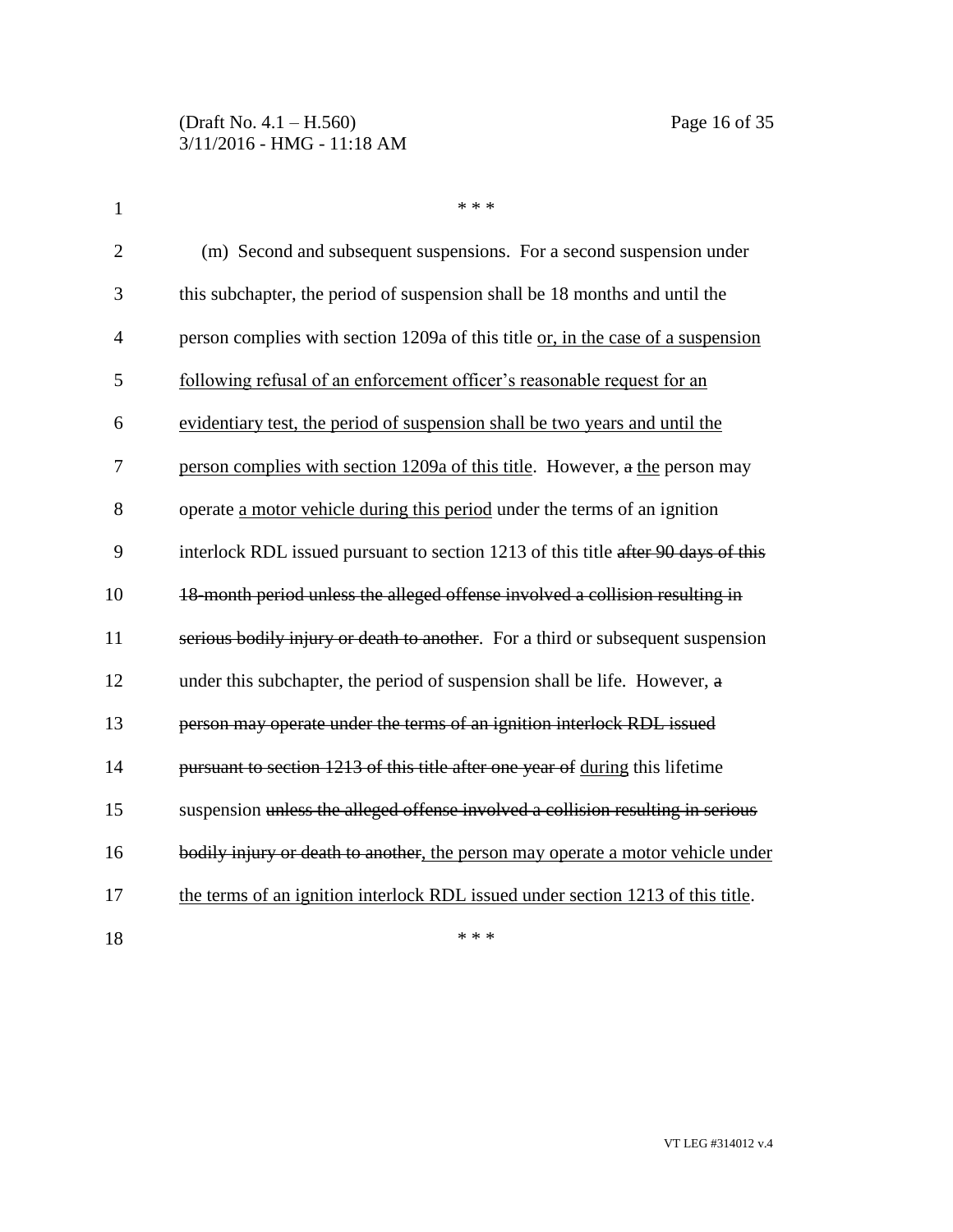(Draft No. 4.1 – H.560) Page 17 of 35 3/11/2016 - HMG - 11:18 AM

| $\mathbf 1$    | Sec. 5. 23 V.S.A. § 1206 is amended to read:                                       |
|----------------|------------------------------------------------------------------------------------|
| $\overline{2}$ | § 1206. SUSPENSION OF LICENSE FOR DRIVING WHILE UNDER                              |
| 3              | <b>INFLUENCE; FIRST CONVICTIONS</b>                                                |
| $\overline{4}$ | (a) First conviction–generally. Except as otherwise provided, upon                 |
| 5              | conviction of a person for violating a provision of section 1201 of this title, or |
| 6              | upon final determination of an appeal, the Court shall forward the conviction      |
| 7              | report forthwith to the Commissioner of Motor Vehicles. The Commissioner           |
| 8              | shall immediately suspend the person's operating license, or nonresident           |
| 9              | operating privilege, or the privilege of an unlicensed operator to operate a       |
| 10             | vehicle for a period of 90 days six months and until the defendant complies        |
| 11             | with section 1209a of this title or, in the case of a conviction following refusal |
| 12             | of an enforcement officer's reasonable request for an evidentiary test, the        |
| 13             | period of suspension shall be nine months and until the person complies with       |
| 14             | section 1209a of this title. However, a person may operate under the terms of      |
| 15             | an ignition interlock RDL issued pursuant to section 1213 of this title after 30   |
| 16             | days of this 90 day period unless the offense involved a collision resulting in    |
| 17             | serious bodily injury or death to another.                                         |
| 18             | (b) Extended suspension–fatality or serious bodily injury. In cases                |
| 19             | resulting in a fatality or a serious bodily injury to a person other than the      |
| 20             | defendant, the period of suspension shall be one year and until the defendant      |
| 21             | complies with section 1209a of this title.                                         |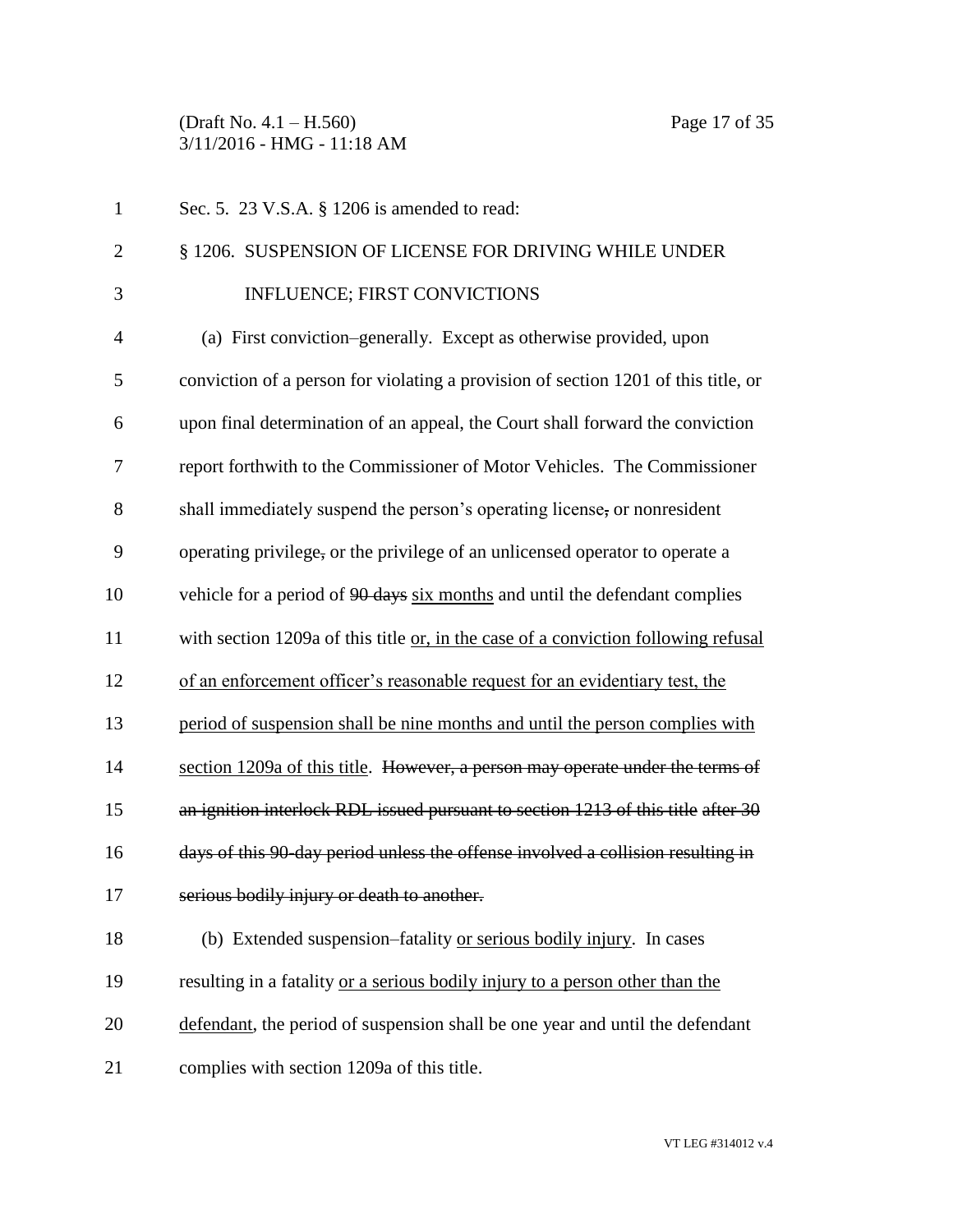(Draft No. 4.1 – H.560) Page 18 of 35 3/11/2016 - HMG - 11:18 AM

| $\mathbf{1}$   | (c) Extended suspension-refusal; serious bodily injury. Upon conviction of           |
|----------------|--------------------------------------------------------------------------------------|
| $\overline{2}$ | a person for violating a provision of subsection $1201(c)$ of this title involving a |
| 3              | collision in which serious bodily injury resulted, or upon final determination of    |
| 4              | an appeal, the Court shall forward the conviction report forthwith to the            |
| 5              | Commissioner of Motor Vehicles. The Commissioner shall immediately                   |
| 6              | suspend the person's operating license or nonresident operating privilege or the     |
| 7              | privilege of an unlicensed operator to operate a vehicle for a period of six         |
| 8              | months, and until the defendant complies with section 1209a of this title.           |
| 9              | During a suspension under this section, the defendant may operate a motor            |
| 10             | vehicle under the terms of an ignition interlock RDL issued under section 1213       |
| 11             | of this title.                                                                       |
| 12             | Sec. 6. 23 V.S.A. $\S$ 1202(d) is amended to read:                                   |
| 13             | (d) At the time a test is requested, the person shall be informed of the             |
| 14             | following statutory information:                                                     |
| 15             | (1) Vermont law authorizes a law enforcement officer to request a test to            |
| 16             | determine whether the person is under the influence of alcohol or other drug.        |
| 17             | (2) If the officer's request is reasonable and testing is refused, the               |
| 18             | person's license or privilege to operate will be suspended for at least six nine     |
| 19             | months.                                                                              |
| 20             | (3) If a test is taken and the results indicate that the person is under the         |
| 21             | influence of alcohol or other drug, the person will be subject to criminal           |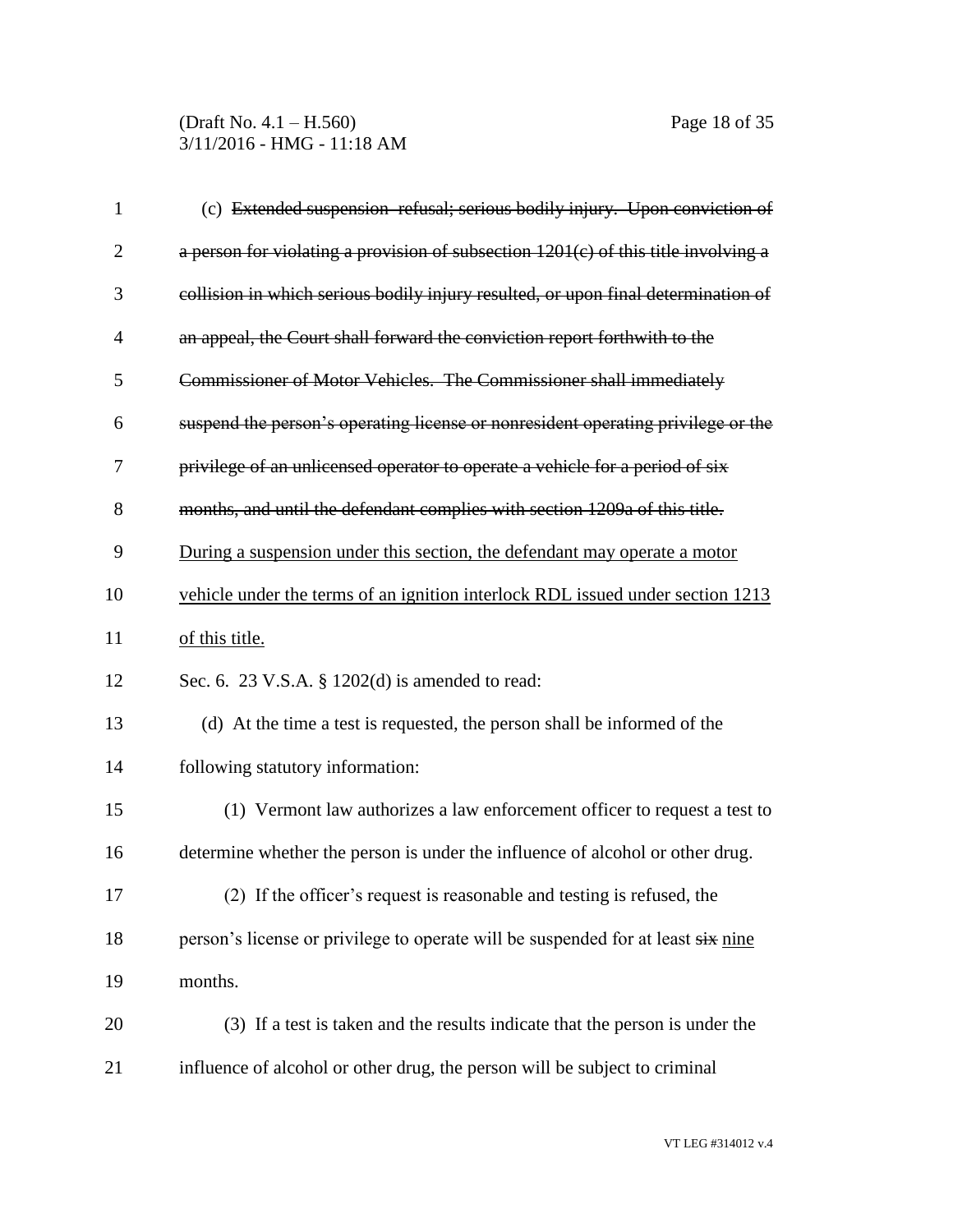# (Draft No. 4.1 – H.560) Page 19 of 35 3/11/2016 - HMG - 11:18 AM

| $\mathbf{1}$   | charges and the person's license or privilege to operate will be suspended for at  |
|----------------|------------------------------------------------------------------------------------|
| $\overline{2}$ | least 90 days six months.                                                          |
| 3              | * * *                                                                              |
| $\overline{4}$ | Sec. 7. 23 V.S.A. § 1208 is amended to read:                                       |
| 5              | § 1208. SUSPENSIONS FOR SUBSEQUENT CONVICTIONS                                     |
| 6              | (a) Second conviction. Upon a second conviction of a person violating a            |
| 7              | provision of section 1201 of this title and upon final determination of an         |
| 8              | appeal, the Court shall forward the conviction report forthwith to the             |
| 9              | Commissioner of Motor Vehicles. The Commissioner shall immediately                 |
| 10             | suspend the person's operating license, or nonresident operating privilege or      |
| 11             | the privilege of an unlicensed operator to operate a vehicle for 18 months and     |
| 12             | until the defendant complies with section 1209a of this title or, in the case of a |
| 13             | conviction following refusal of an enforcement officer's reasonable request for    |
| 14             | an evidentiary test, for a period of two years and until the person complies with  |
| 15             | section 1209a of this title. However, a during the suspension period, the          |
| 16             | person may operate under the terms of an ignition interlock RDL issued             |
| 17             | pursuant to section 1213 of this title after 90 days of this 18-month period       |
| 18             | unless the alleged offense involved a collision resulting in serious bodily injury |
| 19             | or death to another.                                                               |
| 20             | (b) Third conviction. Upon a third or subsequent conviction of a person            |
| 21             | violating a provision of section 1201 of this title and upon final determination   |

VT LEG #314012 v.4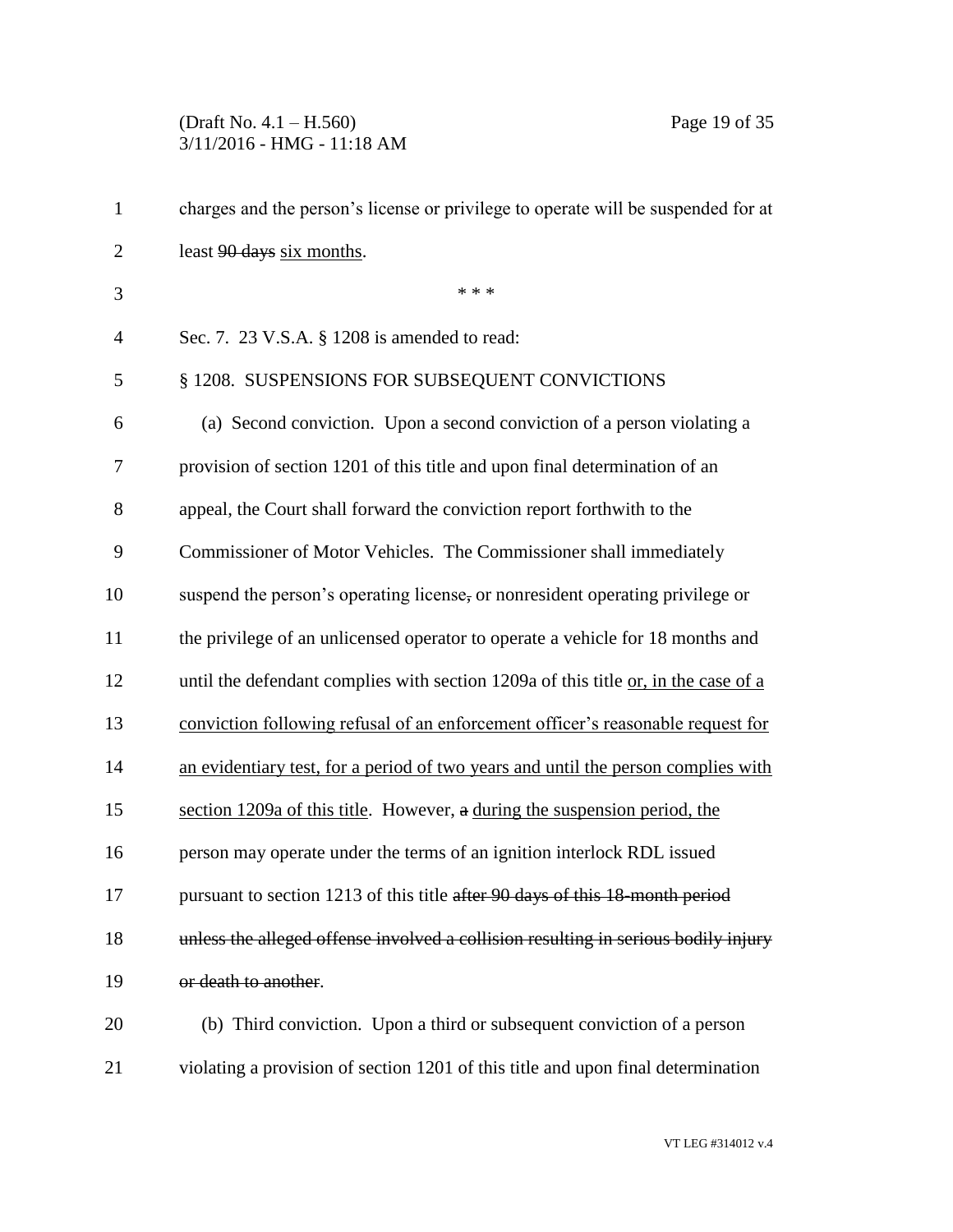(Draft No. 4.1 – H.560) Page 20 of 35 3/11/2016 - HMG - 11:18 AM

| $\mathbf{1}$   | of any appeal, the Court shall forward the conviction report forthwith to the        |
|----------------|--------------------------------------------------------------------------------------|
| $\overline{2}$ | Commissioner of Motor Vehicles. The Commissioner shall immediately                   |
| 3              | revoke the person's operating license, or nonresident operating privilege or the     |
| $\overline{4}$ | privilege of an unlicensed operator to operate a motor vehicle for life.             |
| 5              | However, a person may operate under the terms of an ignition interlock RDL           |
| 6              | issued pursuant to section 1213 of this title after one year of during this          |
| 7              | lifetime suspension unless the alleged offense involved a collision resulting in     |
| 8              | serious bodily injury or death to another revocation, the person may operate a       |
| 9              | motor vehicle under the terms of an ignition interlock RDL issued under              |
| 10             | section 1213 of this title.                                                          |
| 11             | Sec. 8. 23 V.S.A. § 1216 is amended to read:                                         |
| 12             | § 1216. PERSONS UNDER 21; ALCOHOL CONCENTRATION OF 0.02                              |
| 13             | OR MORE                                                                              |
| 14             | (a) A person under the age of 21 who operates, attempts to operate, or is in         |
| 15             | actual physical control of a vehicle on a highway when the person's alcohol          |
| 16             | concentration is 0.02 or more, commits a civil traffic violation subject to the      |
| 17             | jurisdiction of the Judicial Bureau and subject to the following sanctions:          |
| 18             | (1) For a first violation, the person's license or privilege to operate shall        |
| 19             | be suspended for six months and until the person complies with subdivision           |
| 20             | $1209a(a)(1)$ of this title or, in the case of a refusal of an enforcement officer's |
| 21             | reasonable request for an evidentiary test, for a period of nine months and until    |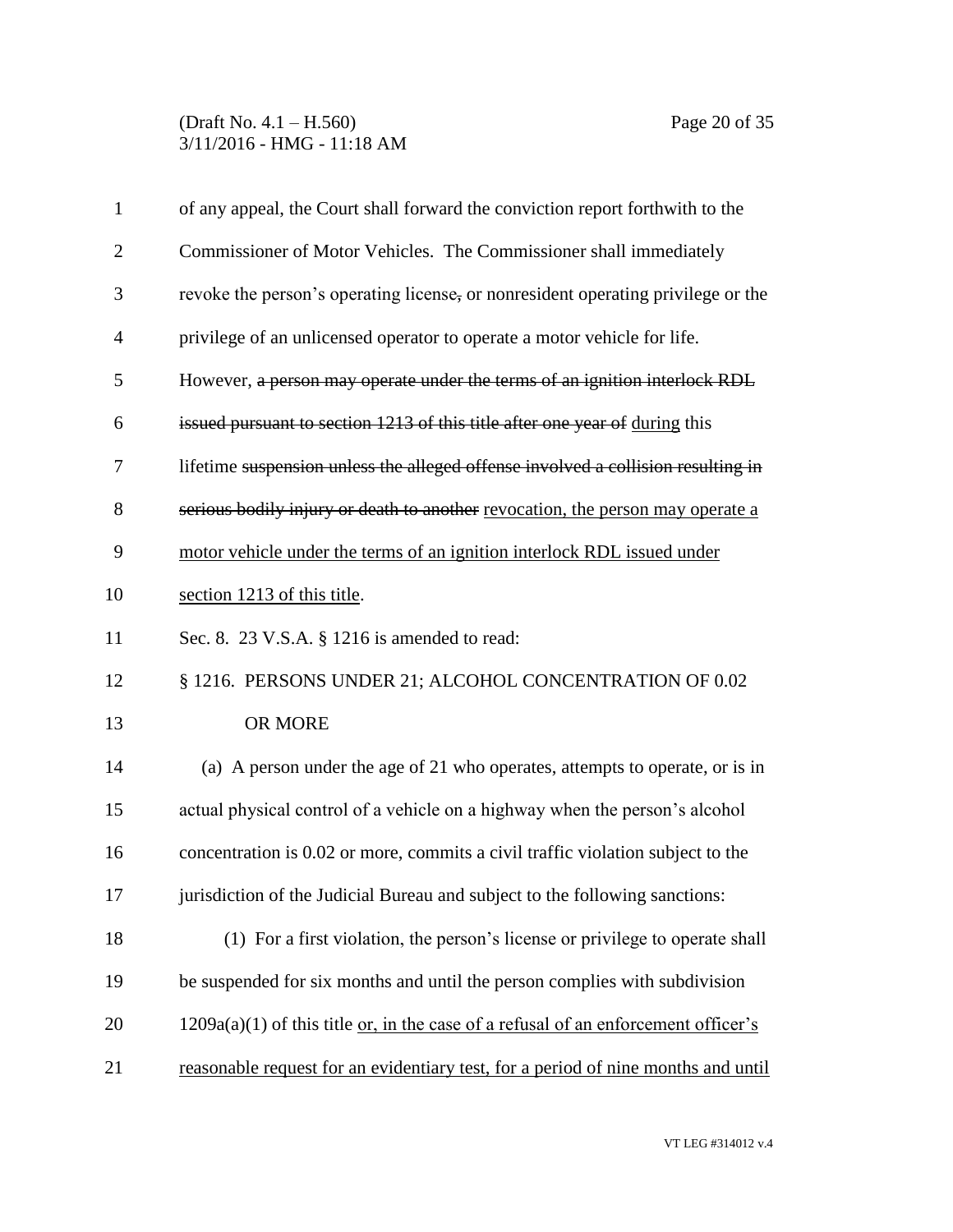# (Draft No. 4.1 – H.560) Page 21 of 35 3/11/2016 - HMG - 11:18 AM

| $\mathbf{1}$   | the person complies with section 1209a of this title. However, during this           |
|----------------|--------------------------------------------------------------------------------------|
| $\overline{2}$ | period, a person may operate under the terms of an ignition interlock RDL            |
| 3              | issued pursuant to section 1213 of this title after 30 days of this six month        |
| $\overline{4}$ | period unless the offense involved a collision resulting in serious bodily injury    |
| 5              | or death to another.                                                                 |
| 6              | $(2)(A)$ For a second or subsequent violation, the person's license or               |
| 7              | privilege to operate shall be suspended until the person complies with               |
| 8              | subdivision $1209a(a)(2)$ of this title and for the longer of the following periods: |
| 9              | $(i)$ until the person reaches the age of 21 years of age; or for                    |
| 10             | (ii) one year, whichever is longer, and complies with subdivision                    |
| 11             | $1209a(a)(2)$ of this title or, in the case of a refusal of an enforcement officer's |
| 12             | reasonable request for an evidentiary test, for 15 months.                           |
| 13             | (B) However, during the suspension period, a person may operate                      |
| 14             | under the terms of an ignition interlock RDL issued pursuant to section 1213 of      |
| 15             | this title after 90 days of the applicable suspension period unless the offense      |
| 16             | involved a collision resulting in serious bodily injury or death to another.         |
| 17             | (b) A person's license or privilege to operate that has been suspended under         |
| 18             | this section shall not be reinstated until:                                          |
| 19             | (1) the Commissioner has received satisfactory evidence that the person              |
| 20             | has complied with section 1209a of this title and an Alcohol and Driving             |
| 21             | Education Program approved by the Commissioner of Health and a therapy               |
|                |                                                                                      |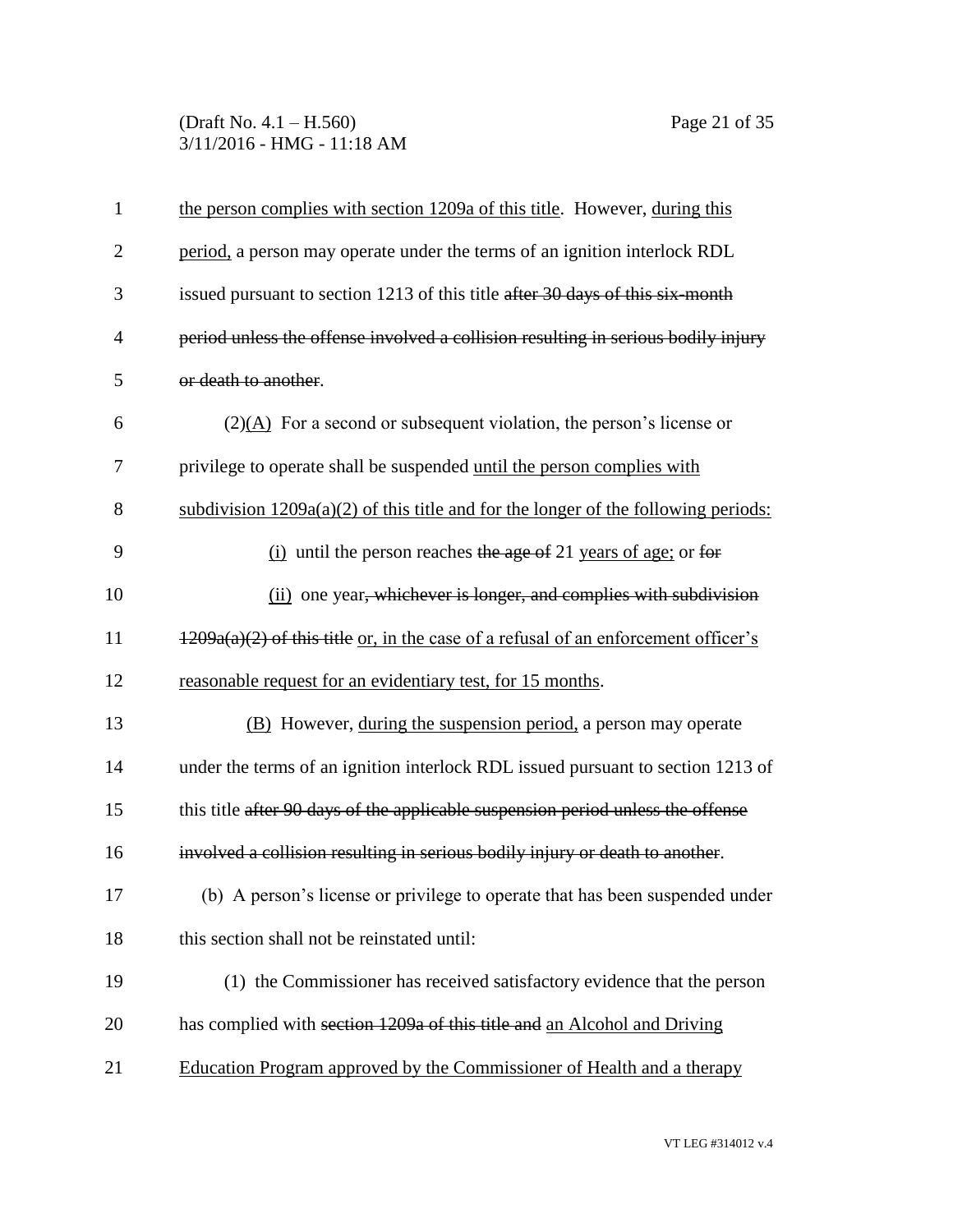# (Draft No. 4.1 – H.560) Page 22 of 35 3/11/2016 - HMG - 11:18 AM

| 1              | program if required, and that the provider of the a required therapy program         |
|----------------|--------------------------------------------------------------------------------------|
| $\overline{2}$ | has been paid in full;                                                               |
| 3              | (2) the person has no pending criminal charges, civil citations, or unpaid           |
| $\overline{4}$ | fines or penalties for a violation under this chapter; and                           |
| 5              | (3)(A) for a first offense, after:                                                   |
| 6              | (i) a period of one year (plus any extension of this period arising                  |
| 7              | from a violation of section 1213 of this title) if the person's license or privilege |
| 8              | to operate is suspended after a refusal to consent to a law enforcement officer's    |
| 9              | reasonable request for an evidentiary test; or                                       |
| 10             | (ii) a period of nine months (plus any extension of this period                      |
| 11             | arising from a violation of section 1213 of this title) in all other cases; or       |
| 12             | (B) for persons operating under an ignition interlock RDL for a                      |
| 13             | second or subsequent offense, after:                                                 |
| 14             | (i) a period of two years (plus any extension of this period arising                 |
| 15             | from a violation of section 1213 of this title) or until the person is 21,           |
| 16             | whichever is longer, if the person's license or privilege to operate is suspended    |
| 17             | after a refusal to consent to a law enforcement officer's reasonable request for     |
| 18             | an evidentiary test; or                                                              |
| 19             | (ii) a period of 18 months (plus any extension of this period                        |
| 20             | arising from a violation of section 1213 of this title) or until the person is 21,   |
| 21             | whichever is longer, in all other cases after the end of the relevant suspension     |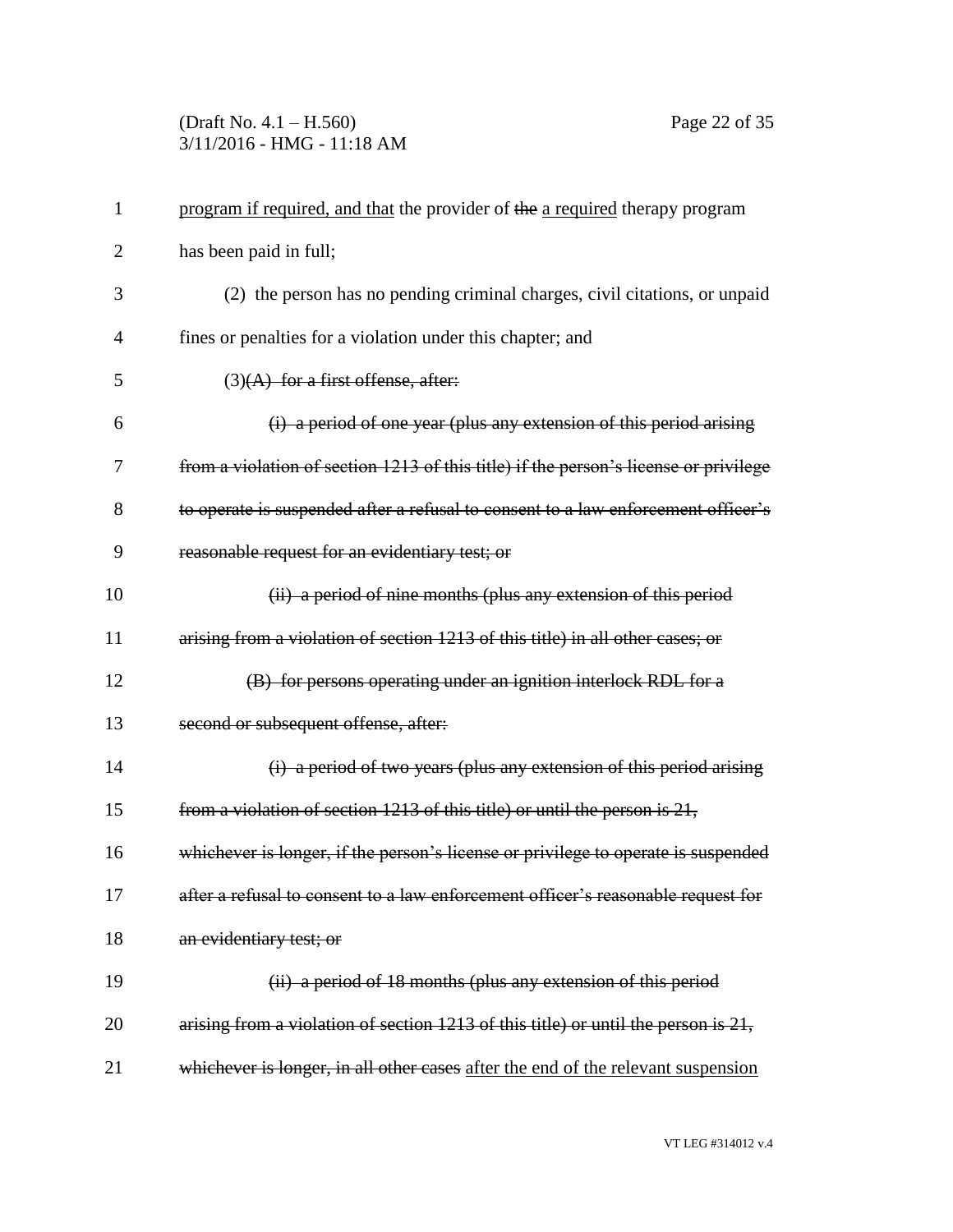# (Draft No. 4.1 – H.560) Page 23 of 35 3/11/2016 - HMG - 11:18 AM

| $\mathbf{1}$   | period specified in subsection (a) of this section or, if the person elects to    |
|----------------|-----------------------------------------------------------------------------------|
| $\overline{2}$ | operate under an ignition interlock RDL, after operating under the ignition       |
| 3              | interlock RDL for a period equivalent to the relevant suspension period           |
| 4              | specified in subsection (a) of this section plus any extension of this period     |
| 5              | arising from a violation of section 1213 of this title.                           |
| 6              | * * *                                                                             |
| 7              | *** DUI; Civil Suspensions ***                                                    |
| 8              | Sec. 9. 23 V.S.A. § 1205 is amended to read:                                      |
| 9              | § 1205. CIVIL SUSPENSION; SUMMARY PROCEDURE                                       |
| 10             | * * *                                                                             |
| 11             | (f) Review by Superior Court. Within seven days following receipt of a            |
| 12             | notice of intention to suspend and of suspension, a person defendant may make     |
| 13             | a request for a hearing before the Superior Court by mailing or delivering the    |
| 14             | form provided with the notice. The request shall be mailed or delivered to the    |
| 15             | Commissioner of Motor Vehicles, who shall then notify the Criminal Division       |
| 16             | of the Superior Court that a hearing has been requested and provide the State's   |
| 17             | Attorney with a copy of the notice.                                               |
| 18             | (g) Preliminary hearing. The preliminary hearing shall be held within             |
| 19             | 21 days of the alleged offense. Unless impracticable or continued for good        |
| 20             | cause shown, the date of the preliminary hearing shall be the same as the date    |
| 21             | of the first appearance in any criminal case resulting from the same incident for |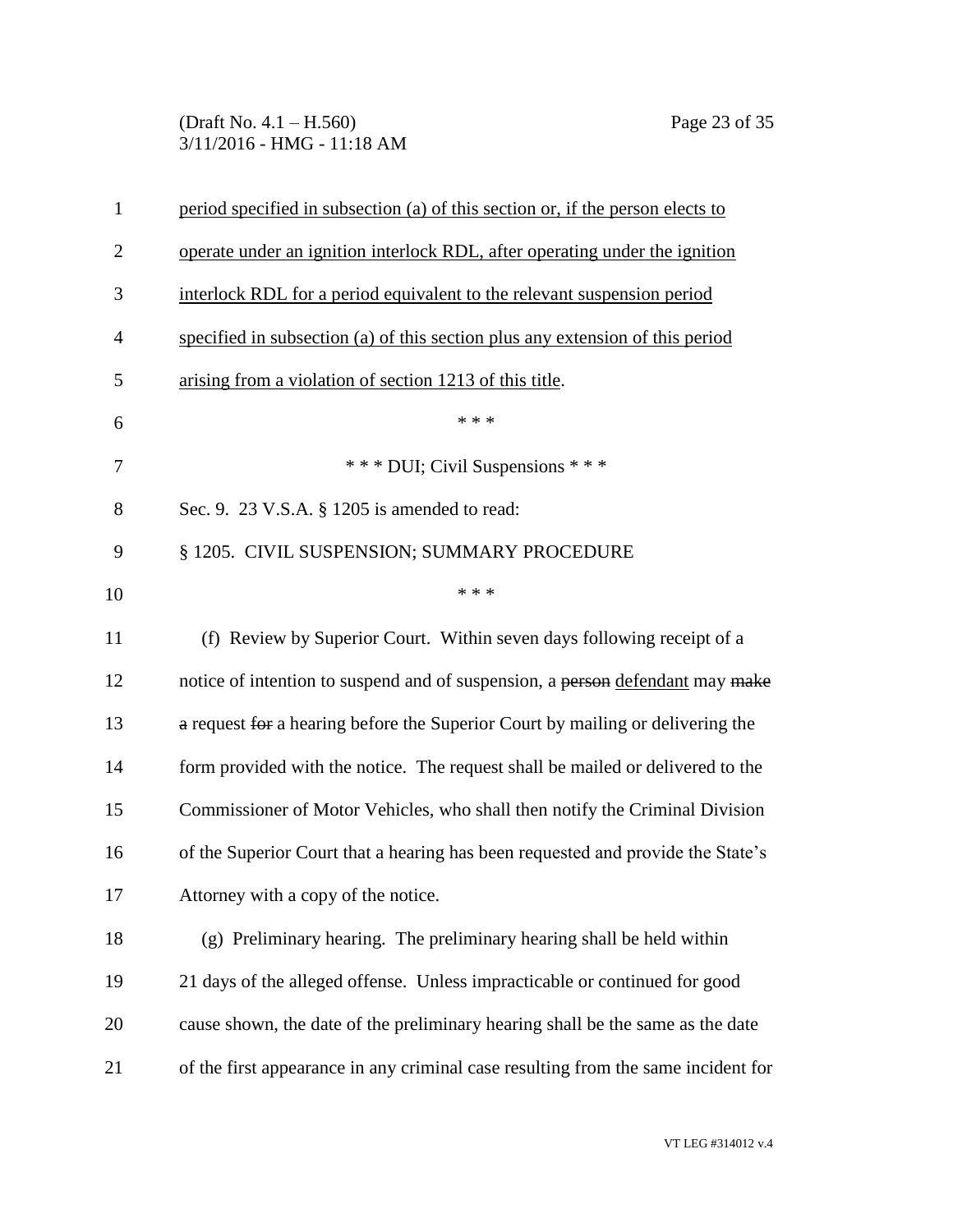(Draft No. 4.1 – H.560) Page 24 of 35 3/11/2016 - HMG - 11:18 AM

| $\mathbf{1}$   | which the person received a citation to appear in court. The preliminary            |
|----------------|-------------------------------------------------------------------------------------|
| $\overline{2}$ | hearing shall be held in accordance with procedures prescribed by the Supreme       |
| 3              | Court. At or before the preliminary hearing, the judicial officer shall             |
| $\overline{4}$ | determine whether the affidavit or affidavits filed by the State provide a          |
| 5              | sufficient factual basis under subsection (a) of this section for the civil         |
| 6              | suspension matter to proceed. At the preliminary hearing, if the defendant          |
| 7              | requests a hearing on the merits, the court shall set the date of the final hearing |
| 8              | in accordance with subsection (h) of this section.                                  |
| 9              | (h) Final hearing.                                                                  |
| 10             | (1) If the defendant requests a hearing on the merits, the Court shall              |
| 11             | schedule a final hearing on the merits to hearing shall be held within no later     |
| 12             | than 21 days of following the date of the preliminary hearing. In no event may      |
| 13             | a final hearing occur more than 42 days after the date of the alleged offense       |
| 14             | without the consent of the defendant or for good cause shown. The final             |
| 15             | hearing may only be continued by except if this period is extended with the         |
| 16             | consent of the defendant or for good cause shown. The issues at the final           |
| 17             | hearing shall be limited to the following specifically enumerated issues:           |
| 18             | (A) Whether the law enforcement officer had reasonable grounds to                   |
| 19             | believe the person was operating, attempting to operate, or in actual physical      |
| 20             | control of a vehicle in violation of section 1201 of this title.                    |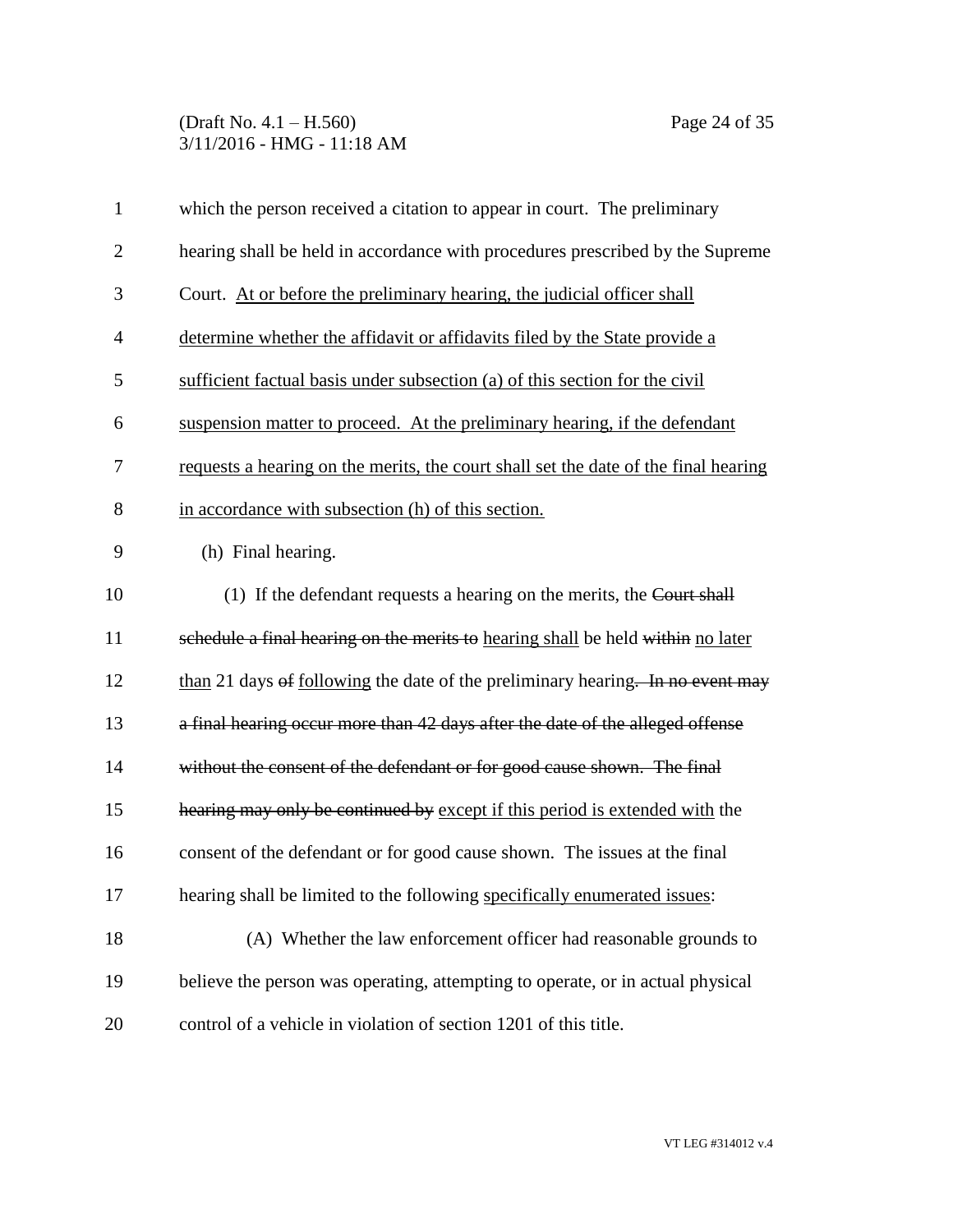# (Draft No. 4.1 – H.560) Page 25 of 35 3/11/2016 - HMG - 11:18 AM

| $\mathbf{1}$   | (B) Whether at the time of the request for the evidentiary test the                 |  |  |
|----------------|-------------------------------------------------------------------------------------|--|--|
| $\overline{2}$ | officer informed the person of the person's rights and the consequences of          |  |  |
| 3              | taking and refusing the test substantially as set out in subsection 1202(d) of      |  |  |
| $\overline{4}$ | this title.                                                                         |  |  |
| 5              | (C) Whether the person refused to permit the test.                                  |  |  |
| 6              | (D) Whether the test was taken and the test results indicated that the              |  |  |
| 7              | person's alcohol concentration was above a legal limit specified in subsection      |  |  |
| 8              | $1201(a)$ or (d) of this title, at the time of operating, attempting to operate, or |  |  |
| 9              | being in actual physical control of a vehicle in violation of section 1201 of this  |  |  |
| 10             | title, whether the testing methods used were valid and reliable, and whether the    |  |  |
| 11             | test results were accurate and accurately evaluated. Evidence that the test was     |  |  |
| 12             | taken and evaluated in compliance with rules adopted by the Department of           |  |  |
| 13             | Public Safety shall be prima facie evidence that the testing methods used were      |  |  |
| 14             | valid and reliable and that the test results are accurate and were accurately       |  |  |
| 15             | evaluated.                                                                          |  |  |
| 16             | (E) Whether the requirements of section 1202 of this title were                     |  |  |
| 17             | complied with.                                                                      |  |  |
| 18             | (2) No less than seven days before the final hearing, and subject to the            |  |  |
| 19             | requirements of Vermont Rule of Civil Procedure 11, the defendant shall             |  |  |
| 20             | provide to the State and file with the Court a list of the issues (limited to the   |  |  |
| 21             | issues set forth in this subsection) that the defendant intends to raise an answer  |  |  |

VT LEG #314012 v.4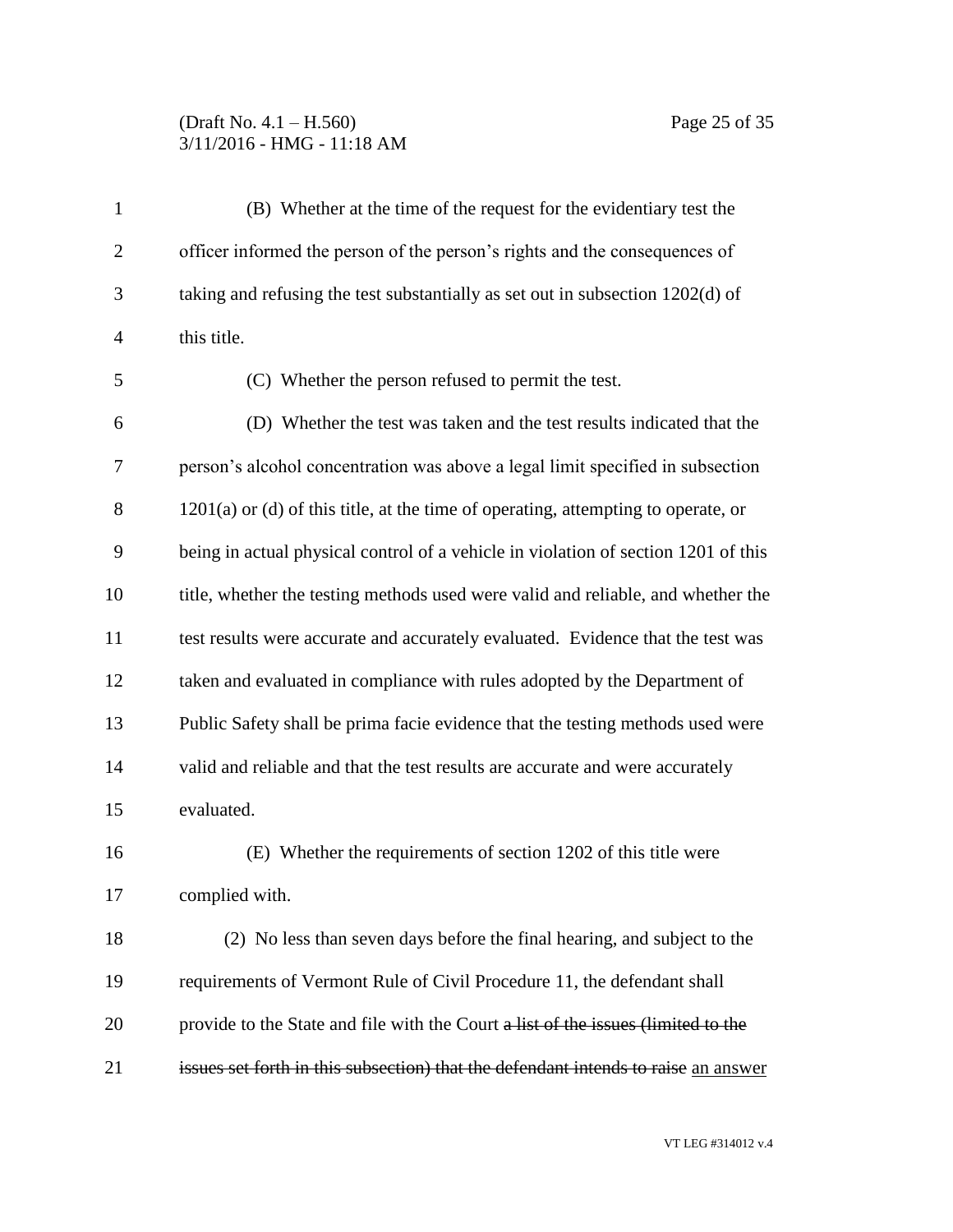(Draft No. 4.1 – H.560) Page 26 of 35 3/11/2016 - HMG - 11:18 AM

| $\mathbf{1}$   | to the notice of intent to suspend setting forth the issues raised by the                 |  |
|----------------|-------------------------------------------------------------------------------------------|--|
| $\overline{2}$ | defendant, limited to the issues set forth in this subsection, and a brief                |  |
| 3              | statement of the facts and law upon which the defendant intends to rely at the            |  |
| $\overline{4}$ | final hearing. Only evidence that is relevant to an issue listed by the defendant         |  |
| 5              | may be raised by the defendant at the final hearing. The defendant shall not be           |  |
| 6              | permitted to raise any other evidence at the final hearing, and all other                 |  |
| 7              | evidence shall be inadmissible.                                                           |  |
| 8              | * * *                                                                                     |  |
| 9              | (n) Presumption. In a proceeding under this section,:                                     |  |
| 10             | $(1)$ if at any time within two hours of operating, attempting to operate,                |  |
| 11             | or being in actual physical control of a vehicle a person had an alcohol                  |  |
| 12             | concentration $\theta f$ at or above a legal limit specified in subsection 1201(a) or (d) |  |
| 13             | of this title, it shall be a rebuttable presumption that the person's alcohol             |  |
| 14             | concentration was above the applicable limit at the time of operating,                    |  |
| 15             | attempting to operate, or being in actual physical control;                               |  |
| 16             | (2) if a person operates, attempts to operate, or is in actual physical                   |  |
| 17             | control of a vehicle in the presence of a law enforcement officer and is taken            |  |
| 18             | into custody in connection with such operation, attempted operation, or actual            |  |
| 19             | physical control, and while in the continuous custody of the officer at any time          |  |
| 20             | had an alcohol concentration at or above a legal limit specified in subsection            |  |
| 21             | $1201(a)$ or (d) of this title, it shall be a rebuttable presumption that the person's    |  |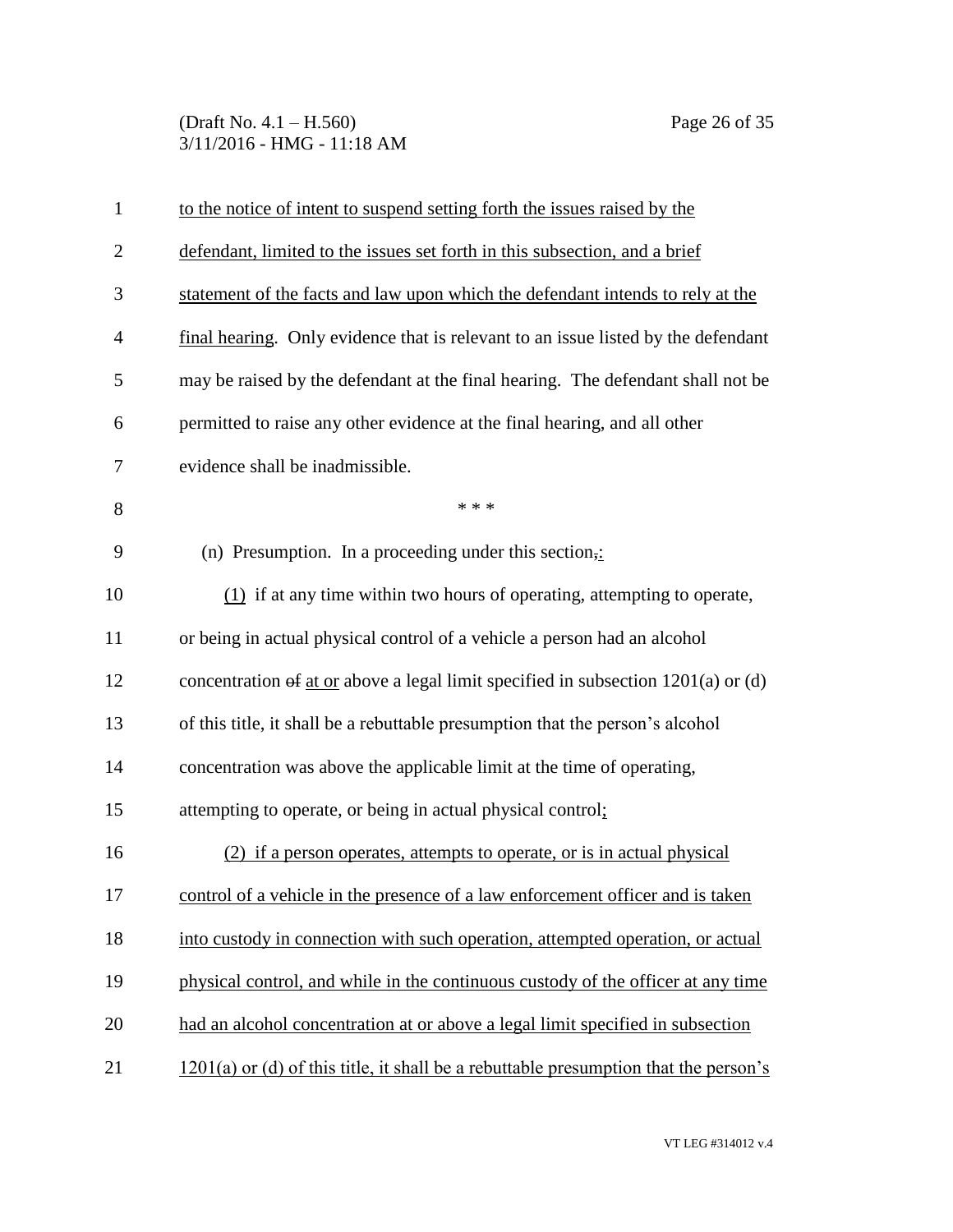# (Draft No. 4.1 – H.560) Page 27 of 35 3/11/2016 - HMG - 11:18 AM

| $\mathbf{1}$   | alcohol concentration was above the applicable limit at the time of operating.   |  |  |
|----------------|----------------------------------------------------------------------------------|--|--|
| $\overline{2}$ | attempting to operate, or being in actual physical control.                      |  |  |
| 3              | * * *                                                                            |  |  |
| 4              | (u) In any proceeding under this section,:                                       |  |  |
| 5              | $(1)$ for cause shown, a party's chemist may be allowed to testify by            |  |  |
| 6              | telephone in lieu of a personal appearance;                                      |  |  |
| 7              | (2) a party's chemist shall be allowed to testify by videoconference in          |  |  |
| 8              | lieu of a personal appearance, provided that videoconferencing shall be at the   |  |  |
| 9              | party's own expense and by the party's own arrangement.                          |  |  |
| 10             | Sec. 10. 23 V.S.A. § 1204 is amended to read:                                    |  |  |
| 11             | § 1204. PERMISSIVE INFERENCES                                                    |  |  |
| 12             | (a) Upon the trial of any civil or criminal action or proceeding arising out     |  |  |
| 13             | of acts alleged to have been committed by a person while operating, attempting   |  |  |
| 14             | to operate or in actual physical control of a vehicle on a highway, the person's |  |  |
| 15             | alcohol concentration shall give rise to the following permissive inferences:    |  |  |
| 16             | * * *                                                                            |  |  |
| 17             | (3) If the person's alcohol concentration at any time within two hours of        |  |  |
| 18             | the alleged offense was $0.10$ or more, at or above the applicable legal limit   |  |  |
| 19             | specified in subsection $1201(a)$ or (d) of this title, it shall be a permissive |  |  |
| 20             | inference that the person was under the influence of intoxicating liquor in      |  |  |
| 21             | violation of subdivision $1201(a)(2)$ or (3) of this title.                      |  |  |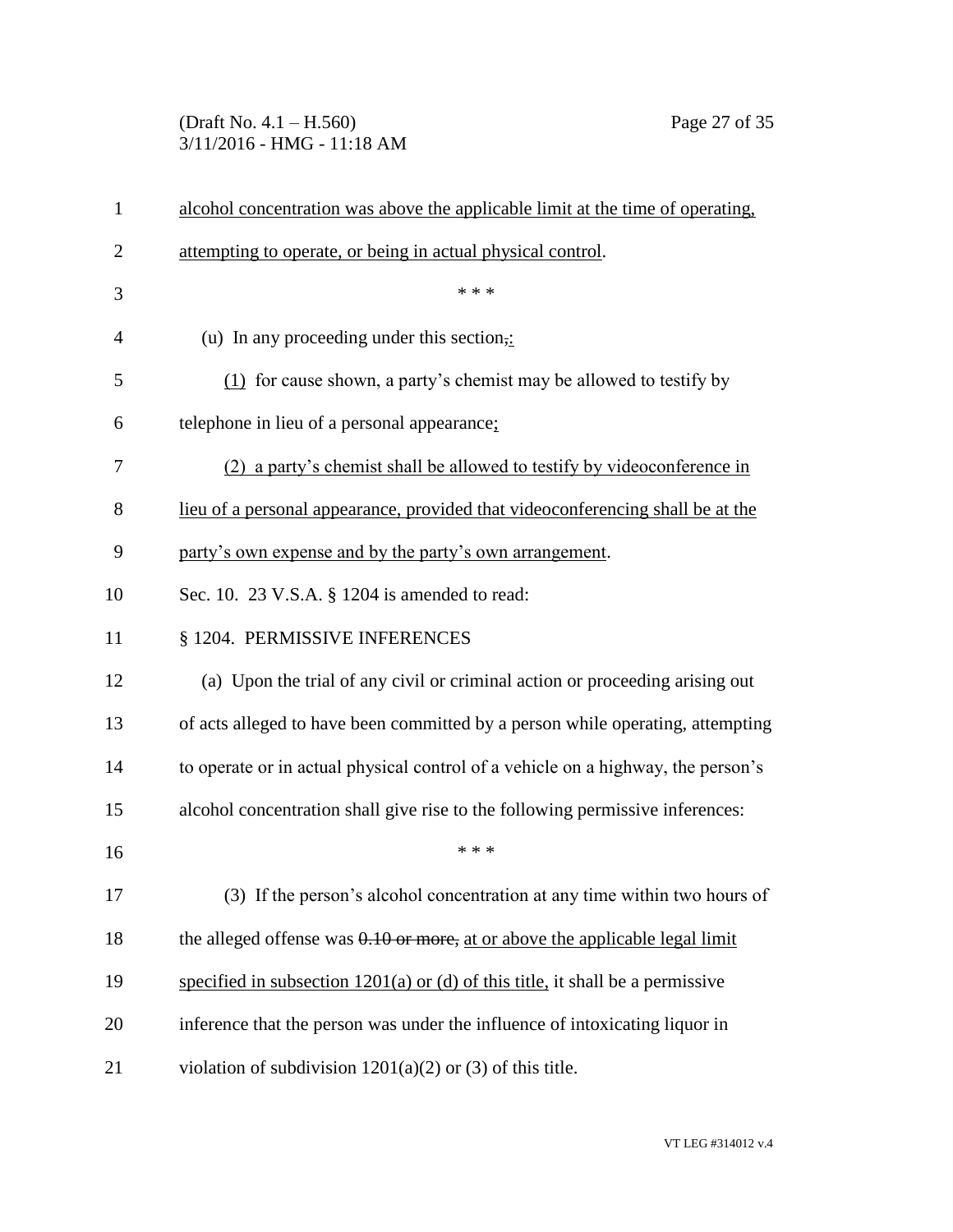# (Draft No. 4.1 – H.560) Page 28 of 35 3/11/2016 - HMG - 11:18 AM

| $\mathbf{1}$   | (b) The foregoing provisions shall not be construed as limiting the              |  |
|----------------|----------------------------------------------------------------------------------|--|
| $\overline{2}$ | introduction of any other competent evidence bearing upon the question           |  |
| 3              | whether the person was under the influence of intoxicating liquor, nor shall     |  |
| $\overline{4}$ | they be construed as requiring that evidence of the amount of alcohol in the     |  |
| 5              | person's blood, breath, urine, or saliva must be presented.                      |  |
| 6              | *** DUI Penalties ***                                                            |  |
| 7              | Sec. 11. 23 V.S.A. § 1210 is amended to read:                                    |  |
| 8              | § 1210. PENALTIES                                                                |  |
| 9              | * * *                                                                            |  |
| 10             | (b) First offense. A person who violates section 1201 of this title may be       |  |
| 11             | fined not more than $$750.00, $1,000.00$ or imprisoned for not more than two     |  |
| 12             | years, or both.                                                                  |  |
| 13             | (c) Second offense. A person convicted of violating section 1201 of this         |  |
| 14             | title who has been convicted of another violation of that section shall be fined |  |
| 15             | not more than $$1,500.00$ $$2,000.00$ or imprisoned not more than two years, or  |  |
| 16             | both. At least 200 hours of community service shall be performed, or 60          |  |
| 17             | consecutive hours of the sentence of imprisonment shall be served and may not    |  |
| 18             | be suspended or deferred or served as a supervised sentence, except that credit  |  |
| 19             | for a sentence of imprisonment may be received for time served in a residential  |  |
| 20             | alcohol facility pursuant to sentence if the program is successfully completed.  |  |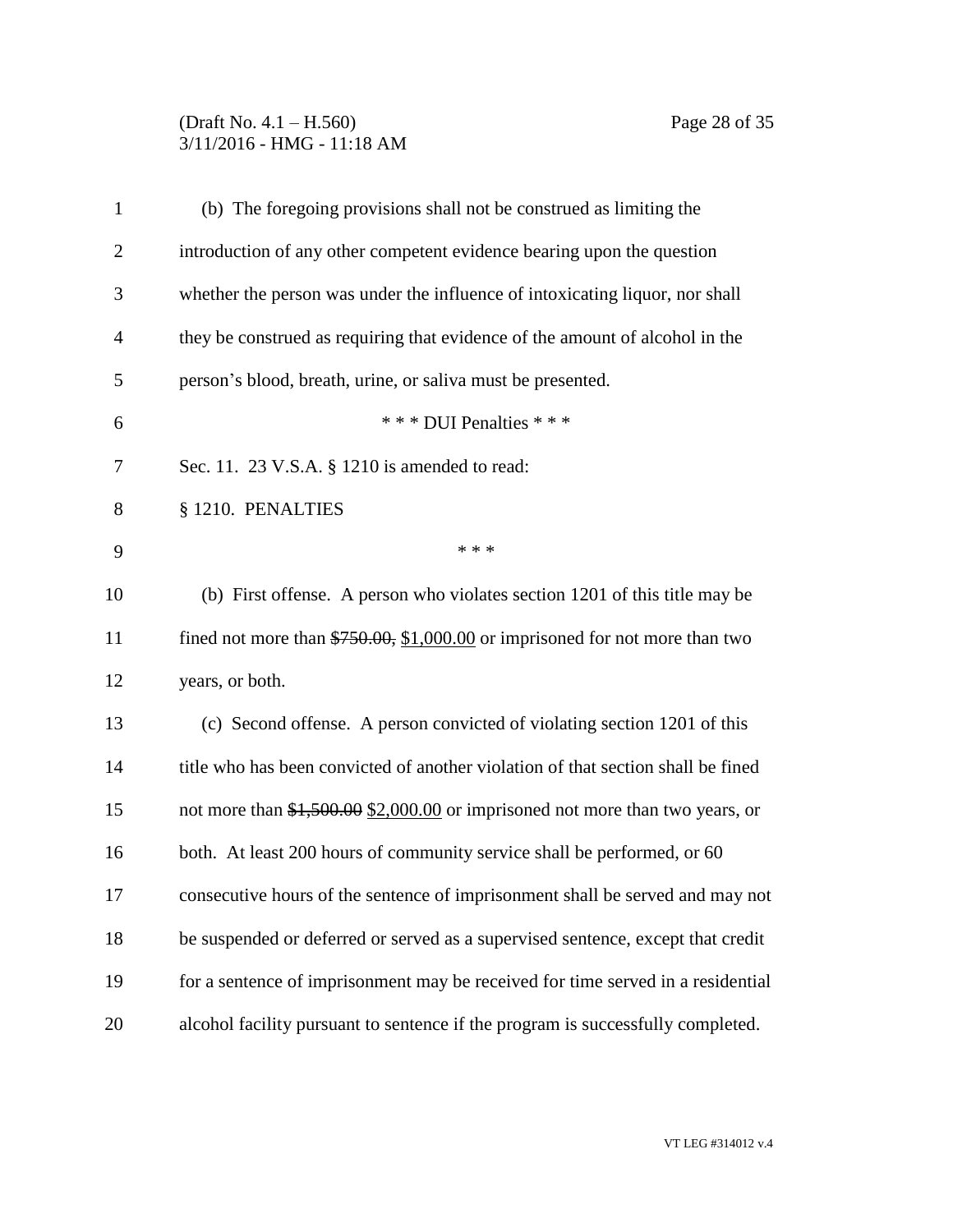# (Draft No. 4.1 – H.560) Page 29 of 35 3/11/2016 - HMG - 11:18 AM

| $\mathbf{1}$   | (d) Third offense. A person convicted of violating section 1201 of this title         |
|----------------|---------------------------------------------------------------------------------------|
| $\overline{2}$ | who has previously been convicted two times of a violation of that section            |
| 3              | shall be fined not more than $\frac{2,500,00}{2,3000,00}$ or imprisoned not more than |
| $\overline{4}$ | five years, or both. At least 96 consecutive hours of the sentence of                 |
| 5              | imprisonment shall be served and may not be suspended or deferred or served           |
| 6              | as a supervised sentence, except that credit for a sentence of imprisonment may       |
| $\overline{7}$ | be received for time served in a residential alcohol facility pursuant to sentence    |
| 8              | if the program is successfully completed. The Court may impose a sentence             |
| 9              | that does not include a term of imprisonment or that does not require that the        |
| 10             | 96 hours of imprisonment be served consecutively only if the Court makes              |
| 11             | written findings on the record that such a sentence will serve the interests of       |
| 12             | justice and public safety.                                                            |
| 13             | $(e)(1)$ Fourth or subsequent offense. A person convicted of violating                |
| 14             | section 1201 of this title who has previously been convicted three or more            |
| 15             | times of a violation of that section shall be fined not more than $$5,000.00$         |
| 16             | \$4,000.00 for a fourth offense or imprisoned not more than 10 years, or both.        |
| 17             | A person convicted of violating section 1201 of this title who has previously         |
| 18             | been convicted four or more times of a violation of that section shall be fined       |
| 19             | not more than the sum of \$5,000.00 plus an additional \$1,000.00 for each prior      |
| 20             | conviction that exceeds four priors or imprisoned not more than 10 years, or          |
| 21             | both. At least 192 consecutive hours of the sentence of imprisonment shall be         |

VT LEG #314012 v.4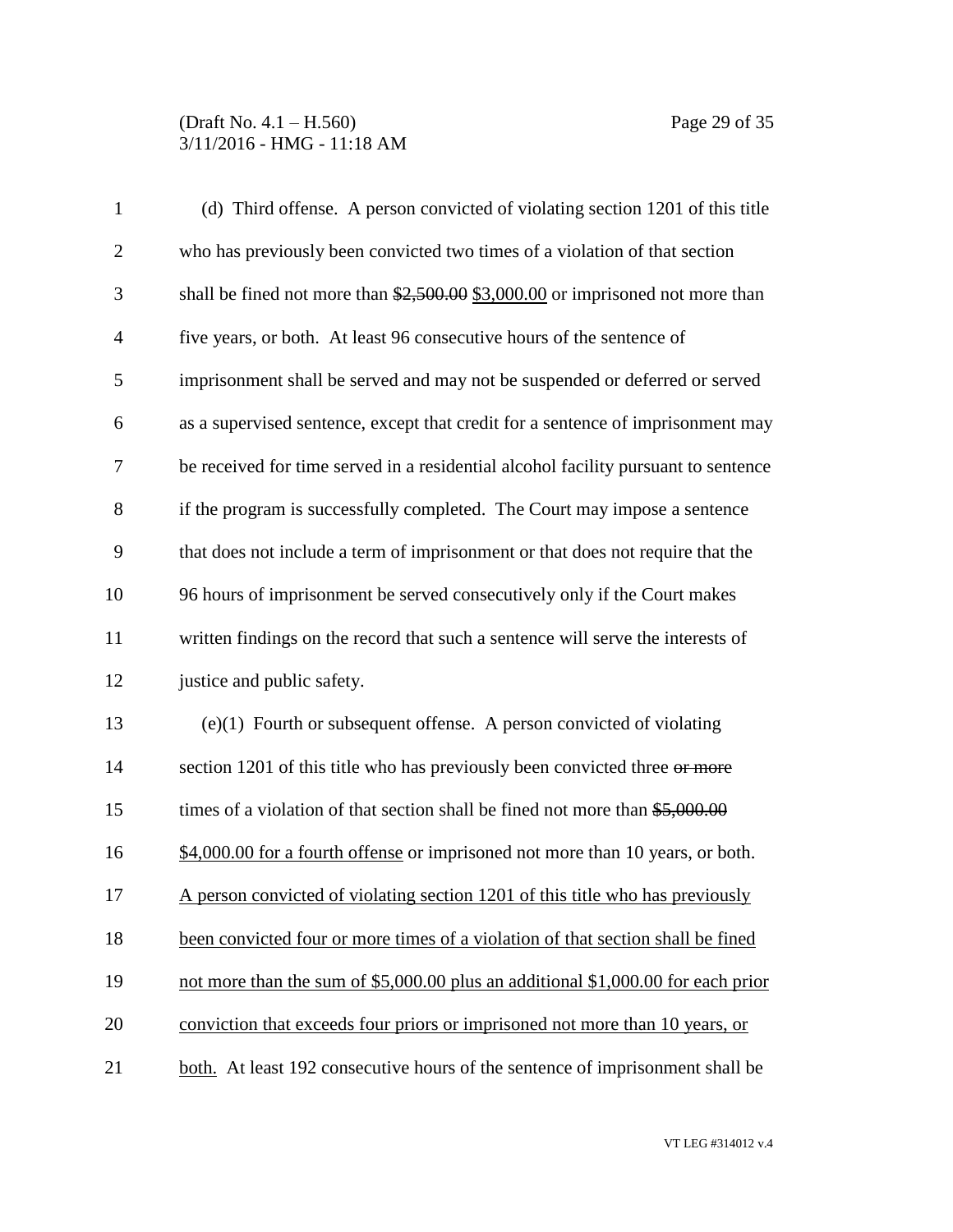# (Draft No. 4.1 – H.560) Page 30 of 35 3/11/2016 - HMG - 11:18 AM

| $\mathbf{1}$   | served and may not be suspended or deferred or served as a supervised           |  |  |
|----------------|---------------------------------------------------------------------------------|--|--|
| $\overline{2}$ | sentence, except that credit for a sentence of imprisonment may be received for |  |  |
| 3              | time served in a residential alcohol treatment facility pursuant to sentence if |  |  |
| 4              | the program is successfully completed. The Court shall not impose a sentence    |  |  |
| 5              | that does not include a term of imprisonment unless the Court makes written     |  |  |
| 6              | findings on the record that there are compelling reasons why such a sentence    |  |  |
| 7              | will serve the interests of justice and public safety.                          |  |  |
| 8              | * * *                                                                           |  |  |
| 9              | *** Alcohol Screening Devices ***                                               |  |  |
| 10             | Sec. 12. 7 V.S.A. § 501 is amended to read:                                     |  |  |
| 11             | § 501. UNLAWFUL SALE OF INTOXICATING LIQUORS; CIVIL                             |  |  |
| 12             | <b>ACTION FOR DAMAGES</b>                                                       |  |  |
| 13             | * * *                                                                           |  |  |
| 14             | (e) Evidence. In an action brought under this section, evidence of              |  |  |
| 15             | responsible actions taken or not taken is admissible, if otherwise relevant.    |  |  |
| 16             | Responsible actions may include, but are not limited to, instruction of servers |  |  |
| 17             | as to laws governing the sale of alcoholic beverages, training of servers       |  |  |
| 18             | regarding intervention techniques, admonishment to patrons or guests            |  |  |
| 19             | concerning laws regarding the consumption of intoxicating liquor, making        |  |  |
| 20             | available an alcohol screening device, and inquiry under the methods provided   |  |  |
| 21             | by law as to the age or degree of intoxication of the persons involved.         |  |  |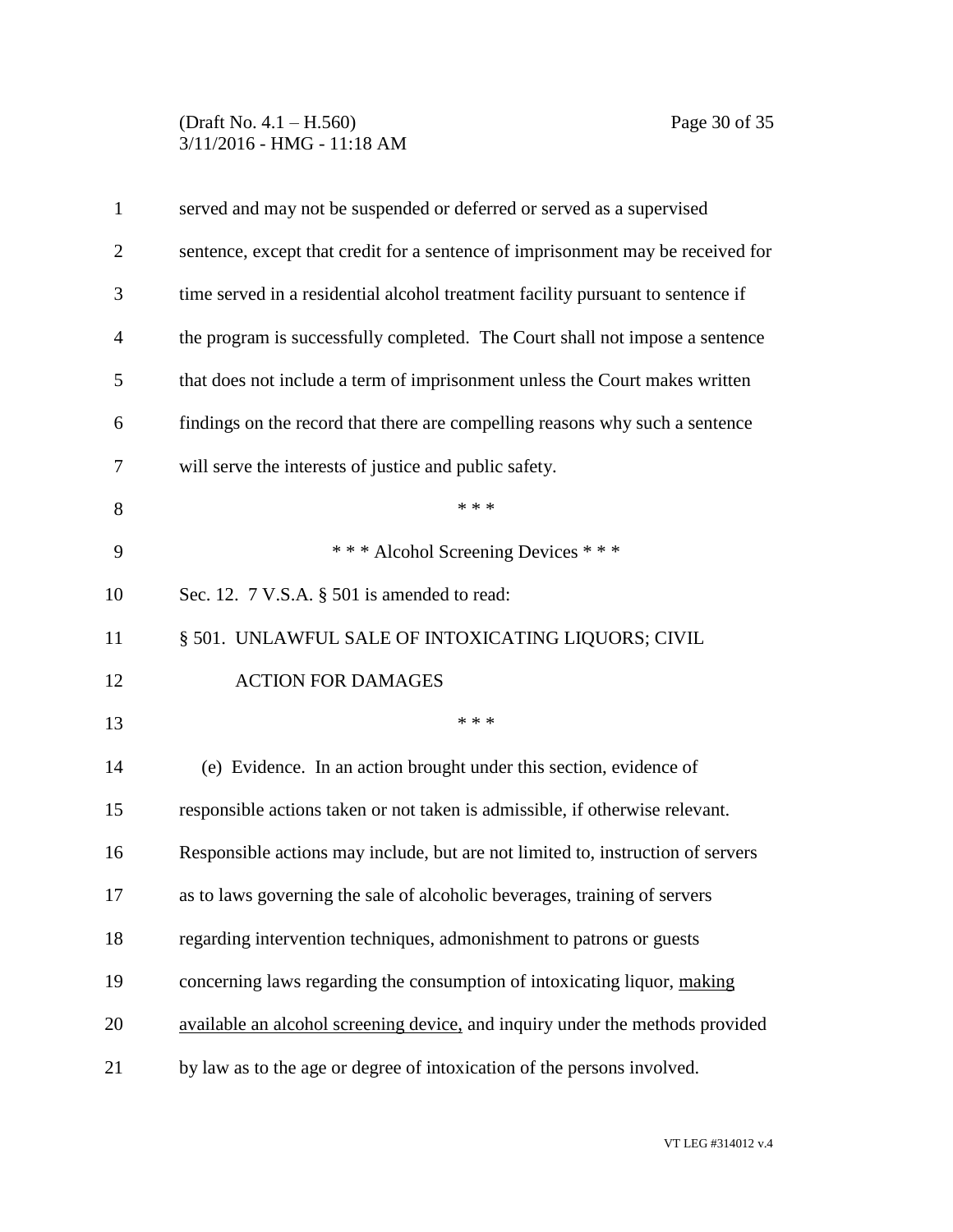| $\mathbf{1}$   | * * *                                                                            |  |
|----------------|----------------------------------------------------------------------------------|--|
| $\overline{2}$ | *** Alcohol Screening Devices; Study ***                                         |  |
| 3              | Sec. 13. ALCOHOL SCREENING DEVICES; STUDY                                        |  |
| 4              | The Commissioner of Liquor Control or designee, in consultation with the         |  |
| 5              | Commissioner of Health or designee, shall study whether and how the State        |  |
| 6              | should promote the availability and use of alcohol screening devices in the      |  |
| 7              | State, and whether making such devices available on the premises of liquor       |  |
| 8              | licensees and to individuals will promote public safety. On or before            |  |
| 9              | January 15, 2017, the Commissioner shall submit a written report of his or her   |  |
| 10             | findings and any proposed recommendations for legislation to the House and       |  |
| 11             | Senate Committees on Judiciary, the House Committee on General, Housing          |  |
| 12             | and Military Affairs, and the Senate Committee on Economic Development,          |  |
| 13             | Housing and General Affairs.                                                     |  |
| 14             | *** Serious Bodily Injury; Definition ***                                        |  |
| 15             | Sec. 14. 23 V.S.A. § 4 is amended to read:                                       |  |
| 16             | § 4. DEFINITIONS                                                                 |  |
| 17             | Except as may be otherwise provided herein, and unless the context               |  |
| 18             | otherwise requires in statutes relating to motor vehicles and enforcement of the |  |
| 19             | law regulating vehicles, as provided in this title and 20 V.S.A. part 5, the     |  |
| 20             | following definitions shall apply:                                               |  |
| 21             | * * *                                                                            |  |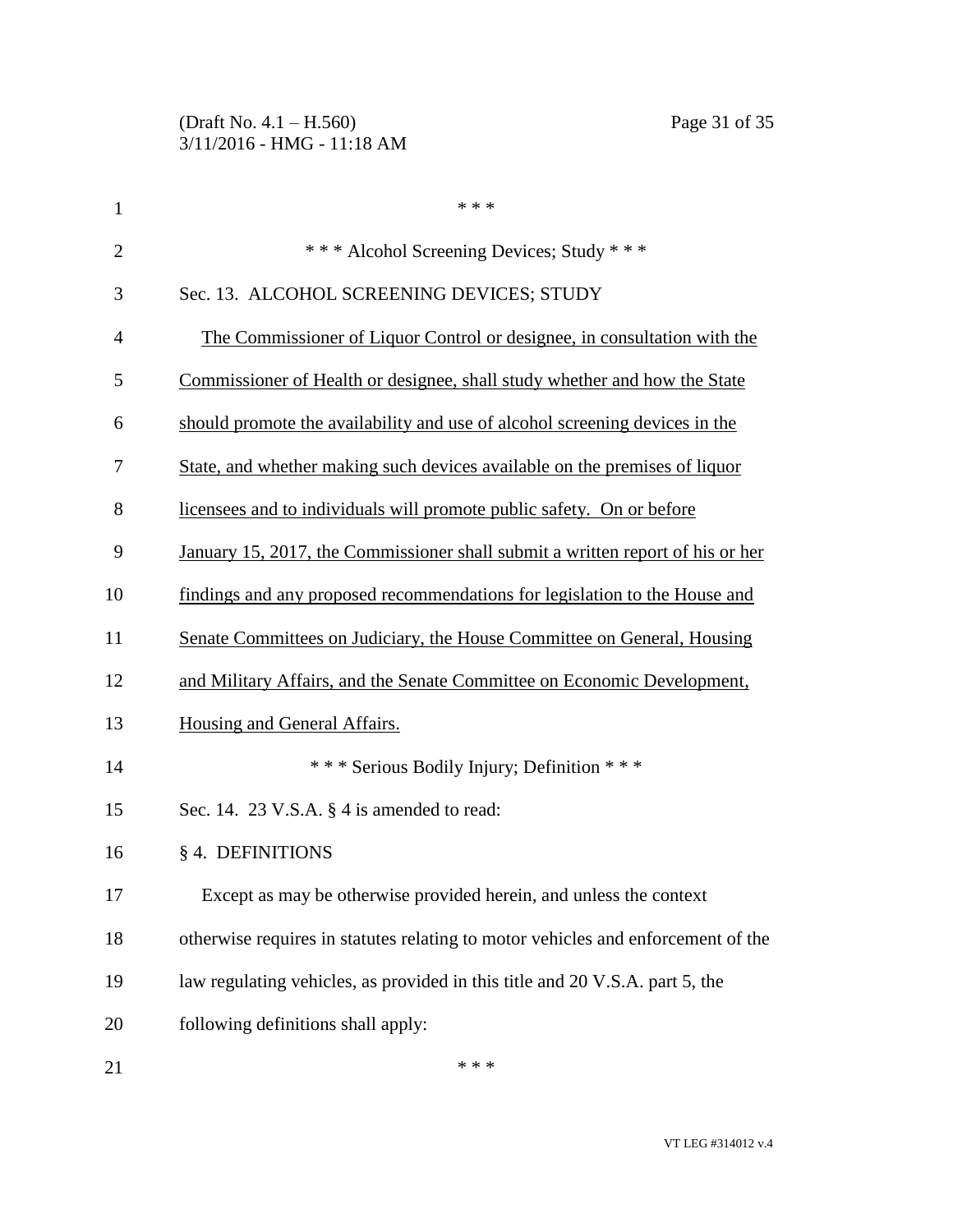# (Draft No. 4.1 – H.560) Page 32 of 35 3/11/2016 - HMG - 11:18 AM

| $\mathbf{1}$   | (84) "Serious bodily injury" has the meaning set forth in 13 V.S.A.               |  |  |
|----------------|-----------------------------------------------------------------------------------|--|--|
| $\overline{2}$ | \$1021.                                                                           |  |  |
| 3              | *** Negligent Operation of a Motor Vehicle; Penalties ***                         |  |  |
| $\overline{4}$ | Sec. 15. 23 V.S.A. § 1091 is amended to read:                                     |  |  |
| 5              | § 1091. NEGLIGENT OPERATION; GROSSLY NEGLIGENT                                    |  |  |
| 6              | <b>OPERATION</b>                                                                  |  |  |
| 7              | (a) Negligent operation.                                                          |  |  |
| 8              | (1) A person who operates a motor vehicle on a public highway in a                |  |  |
| 9              | negligent manner shall be guilty of negligent operation.                          |  |  |
| 10             | (2) The standard for a conviction for negligent operation in violation of         |  |  |
| 11             | this subsection shall be ordinary negligence, examining whether the person        |  |  |
| 12             | breached a duty to exercise ordinary care.                                        |  |  |
| 13             | (3) A person who violates this subsection shall be imprisoned not more            |  |  |
| 14             | than one year or fined not more than \$1,000.00, or both. If the person has been  |  |  |
| 15             | previously convicted of a violation of this subsection, the person shall be       |  |  |
| 16             | imprisoned not more than two years or fined not more than \$3,000.00, or both.    |  |  |
| 17             | If serious bodily injury to or death of any person other than the operator        |  |  |
| 18             | results, the operator shall be subject to imprisonment for not more than two      |  |  |
| 19             | years or to a fine of not more than \$3,000.00, or both. If serious bodily injury |  |  |
| 20             | or death results to more than one person other than the operator, the operator    |  |  |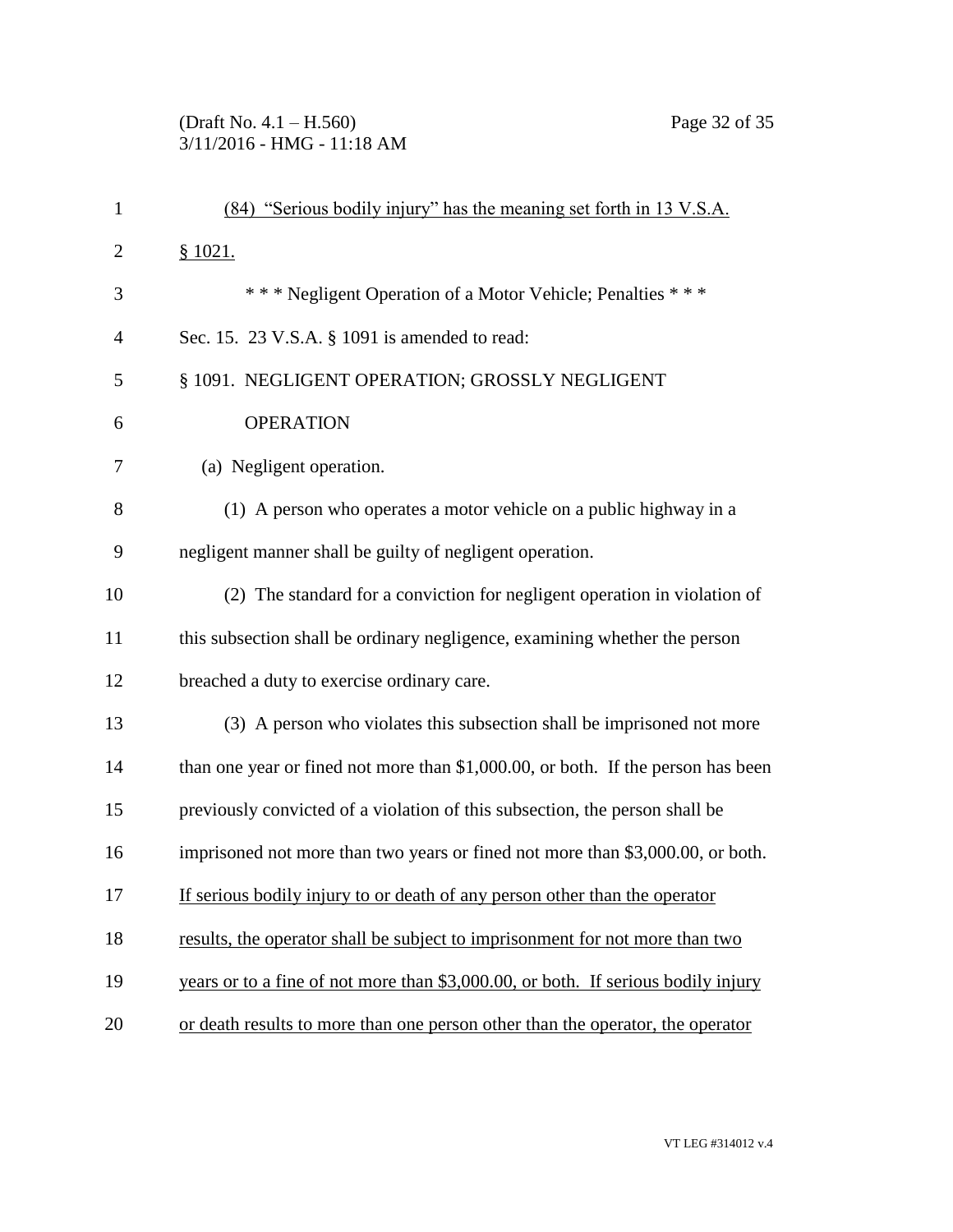(Draft No. 4.1 – H.560) Page 33 of 35 3/11/2016 - HMG - 11:18 AM

| $\mathbf{1}$   | may be convicted of a separate violation of this subdivision for each decedent   |  |  |
|----------------|----------------------------------------------------------------------------------|--|--|
| $\mathbf{2}$   | or person injured.                                                               |  |  |
| 3              | (b) Grossly negligent operation.                                                 |  |  |
| $\overline{4}$ | (1) A person who operates a motor vehicle on a public highway in a               |  |  |
| 5              | grossly negligent manner shall be guilty of grossly negligent operation.         |  |  |
| 6              | (2) The standard for a conviction for grossly negligent operation in             |  |  |
| 7              | violation of this subsection shall be gross negligence, examining whether the    |  |  |
| 8              | person engaged in conduct which involved a gross deviation from the care that    |  |  |
| 9              | a reasonable person would have exercised in that situation.                      |  |  |
| 10             | (3) A person who violates this subsection shall be imprisoned not more           |  |  |
| 11             | than two years or fined not more than \$5,000.00, or both. If the person has     |  |  |
| 12             | previously been convicted of a violation of this section, the person shall be    |  |  |
| 13             | imprisoned not more than four years or fined not more than \$10,000.00, or       |  |  |
| 14             | both. If serious bodily injury as defined in 13 V.S.A. § 1021 to or death of any |  |  |
| 15             | person other than the operator results, the person operator shall be imprisoned  |  |  |
| 16             | for not more than 15 years or fined not more than \$15,000.00, or both. If       |  |  |
| 17             | serious bodily injury or death results to more than one person other than the    |  |  |
| 18             | operator, the operator may be convicted of a separate violation of this          |  |  |
| 19             | subdivision for each decedent or person injured.                                 |  |  |
| 20             | (c) The provisions of this section do not limit or restrict the prosecution for  |  |  |
| 21             | manslaughter.                                                                    |  |  |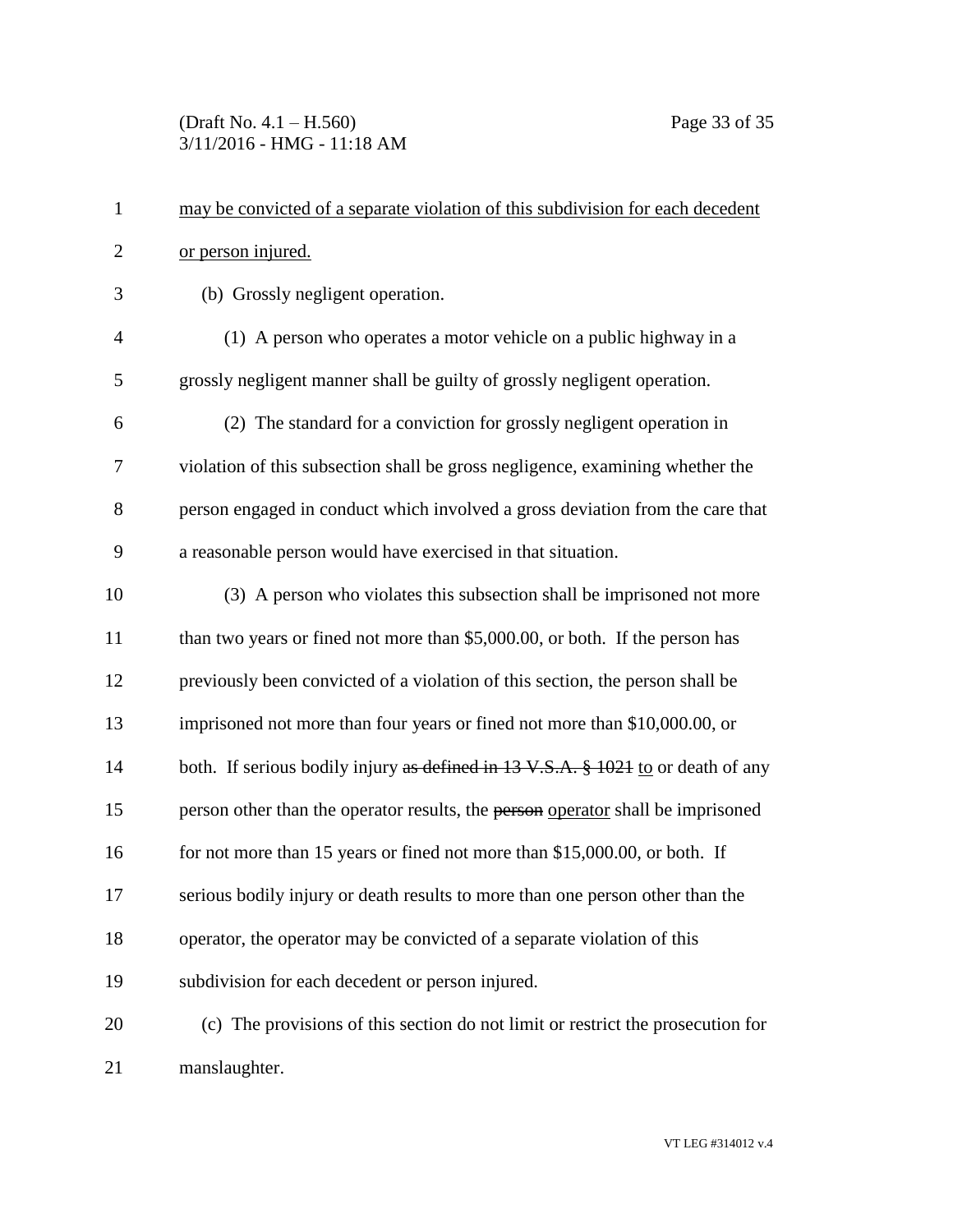|                | (Draft No. $4.1 - H.560$ )<br>Page 34 of 35<br>3/11/2016 - HMG - 11:18 AM          |  |  |
|----------------|------------------------------------------------------------------------------------|--|--|
| $\mathbf{1}$   | * * *                                                                              |  |  |
| $\overline{2}$ | *** Passing Vulnerable Users; Violations ***                                       |  |  |
| 3              | Sec. 16. 23 V.S.A. § 1033 is amended to read:                                      |  |  |
| $\overline{4}$ | § 1033. PASSING MOTOR VEHICLES AND VULNERABLE USERS                                |  |  |
| 5              | * * *                                                                              |  |  |
| 6              | (c) If serious bodily injury to or death of any person other than the operator     |  |  |
| 7              | results from the operator's violation of subsection (b) of this section, the       |  |  |
| 8              | operator shall be subject to imprisonment for not more than two years or a fine    |  |  |
| 9              | of not more than \$3,000.00, or both. The provisions of this section do not limit  |  |  |
| 10             | prosecution under section 1091 of this chapter or for any other crime.             |  |  |
| 11             | *** Effective Date; Transition Provision ***                                       |  |  |
| 12             | Sec. 17. EFFECTIVE DATE AND APPLICABILITY TO PENDING DUI                           |  |  |
| 13             | <b>MATTERS</b>                                                                     |  |  |
| 14             | (a) This act shall take effect on July 1, 2016.                                    |  |  |
| 15             | (b) The requirement to operate under an ignition interlock RDL as a                |  |  |
| 16             | condition for eligibility for reinstatement for first DUI offenses involving death |  |  |
| 17             | or serious bodily and for second or subsequent DUI offenses, created under         |  |  |
| 18             | Secs. 2 and 3, amending 23 V.S.A. §§ 1213(b), 1213(c), and 1209a, shall apply      |  |  |
| 19             | only in connection with a first DUI offense involving death or serious bodily      |  |  |
| 20             | injury or a second or subsequent DUI offense that occurs on or after the           |  |  |
| 21             | effective date of this act.                                                        |  |  |